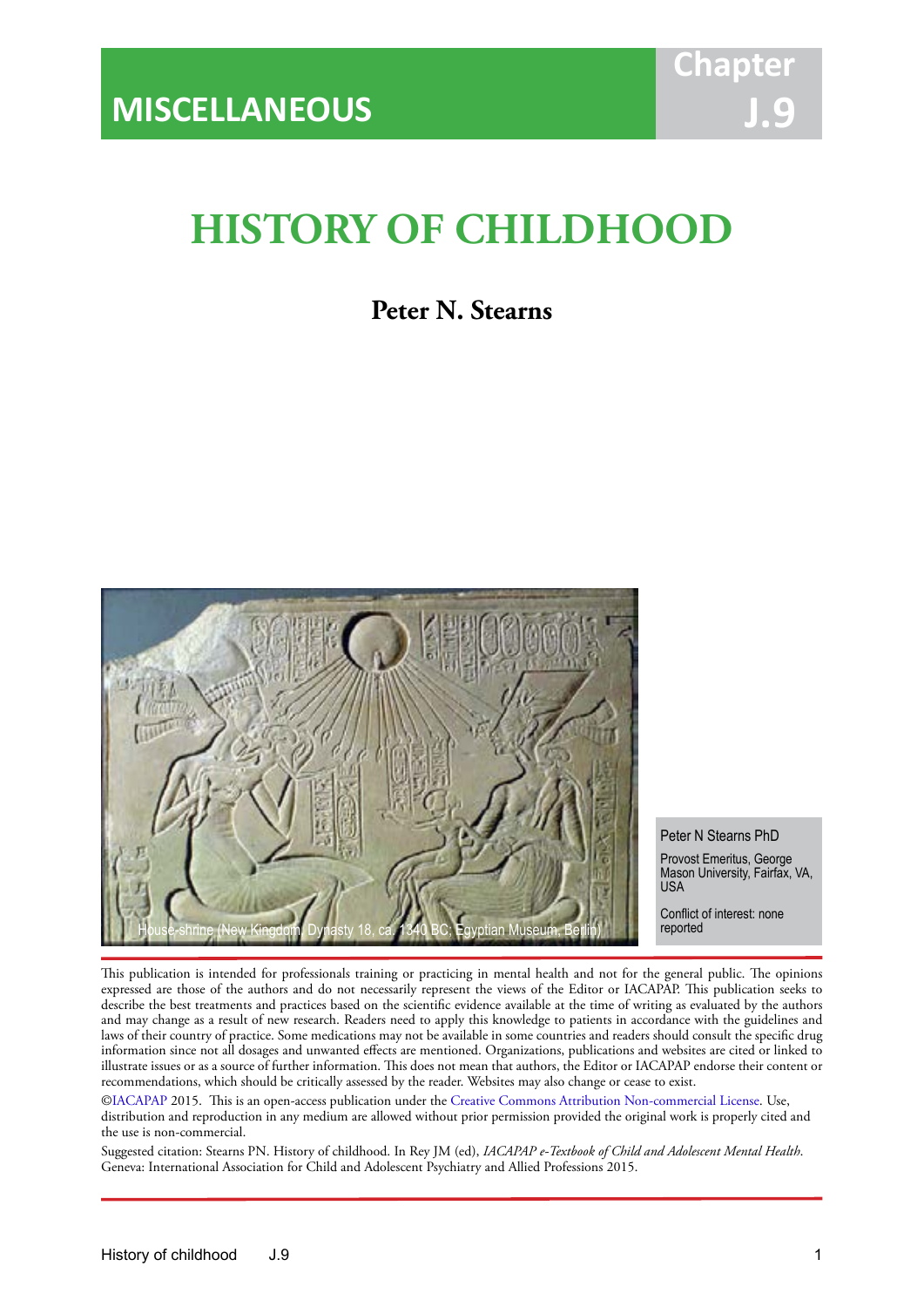The history of childhood is a rich and growing field that reveals much about societies in the past but also about connections between past conditions and current issues and trends. It can contribute thus to an active, interdisciplinary discussion about the nature of childhood itself, and about variations among regions, social classes and the two genders. The field has been gaining strength and range during the past two decades. It boasts, among other things, its own journal (*Journal of the History of Childhood and Youth*) and scholarly association, with an international scholarly board (Colon, 2001; Fass, 2004; Stearns, 2010).

This essay seeks to highlight major findings and issues in the history of childhood, while suggesting areas of interest with professionals in the mental health field. Thus a number of childhood disorders have a clear history, and a clear connection with the broader history of children: modern patterns of *anorexia nervosa* are a case in point. Broader aspects of the history of childhood – for example, the emergence of the concept and experience of adolescence, also flow from historical analysis and can contribute well beyond the discipline.

Several important constraints apply to the history of childhood, though some are beginning to yield. Most obviously, children themselves leave relatively few records. Their existence is sometimes charted, as in registers of births and deaths. Material artifacts such as toys may remain. But historians of childhood are inevitably hampered by knowing less about how their subjects saw their own experiences than is the case in most other historical fields. Historians of childhood seek to deal with children directly, but inevitably they spend much of their time analyzing adult approaches to and ideas about children. This is an important topic area in its own right, embracing for example the economic roles of children or the history of schooling, but it offers some limitations.

 The history of childhood has also been unevenly developed, geographically. The richest studies apply to Western Europe and the United States, where the most abundant literature has been developed. But work on the history of childhood in China is advancing rapidly, and there is also important research on Latin America and Russia. Individual studies apply to other regions, but it remains true that several key regions, such as the Middle East and India, are underserved in the history of childhood (Kinney, 1995; Kinney, 2004; Hsiung, 2005). This situation is gradually changing, but current levels of scholarship continue to hamper not only the geographical range of inquiry, but also opportunities for comparison. In practice, inevitably, one result is a series of questions about the applicability of Western patterns of childhood, particularly in the modern period, and gradually historians are trying to address these issues through questions for example about the relevance of adolescence (initially, at least, a Western concept) to the world history of modern childhood.

The history of childhood is also the subject of considerable debate. This is a sign of scholarly health, but it can also complicate the use of historical findings in other disciplines. A crucial debate arose several decades ago over the work of the French scholar Philippe Ariès, and the uses to which his findings were put by other pioneering historians of childhood. Ariès argued that, in Western Europe, the concept of childhood was a modern one, that premodern European society had not clearly differentiated children from adults (at least after an infancy period). His

#### • Do you have questions?

#### Comments?

[Click here to go to the](https://www.facebook.com/pages/IACAPAP-Textbook-of-Child-and-Adolescent-Mental-Health/249690448525378)  Textbook's Facebook page to share your views about the chapter with other readers, question the authors or editor and make comments.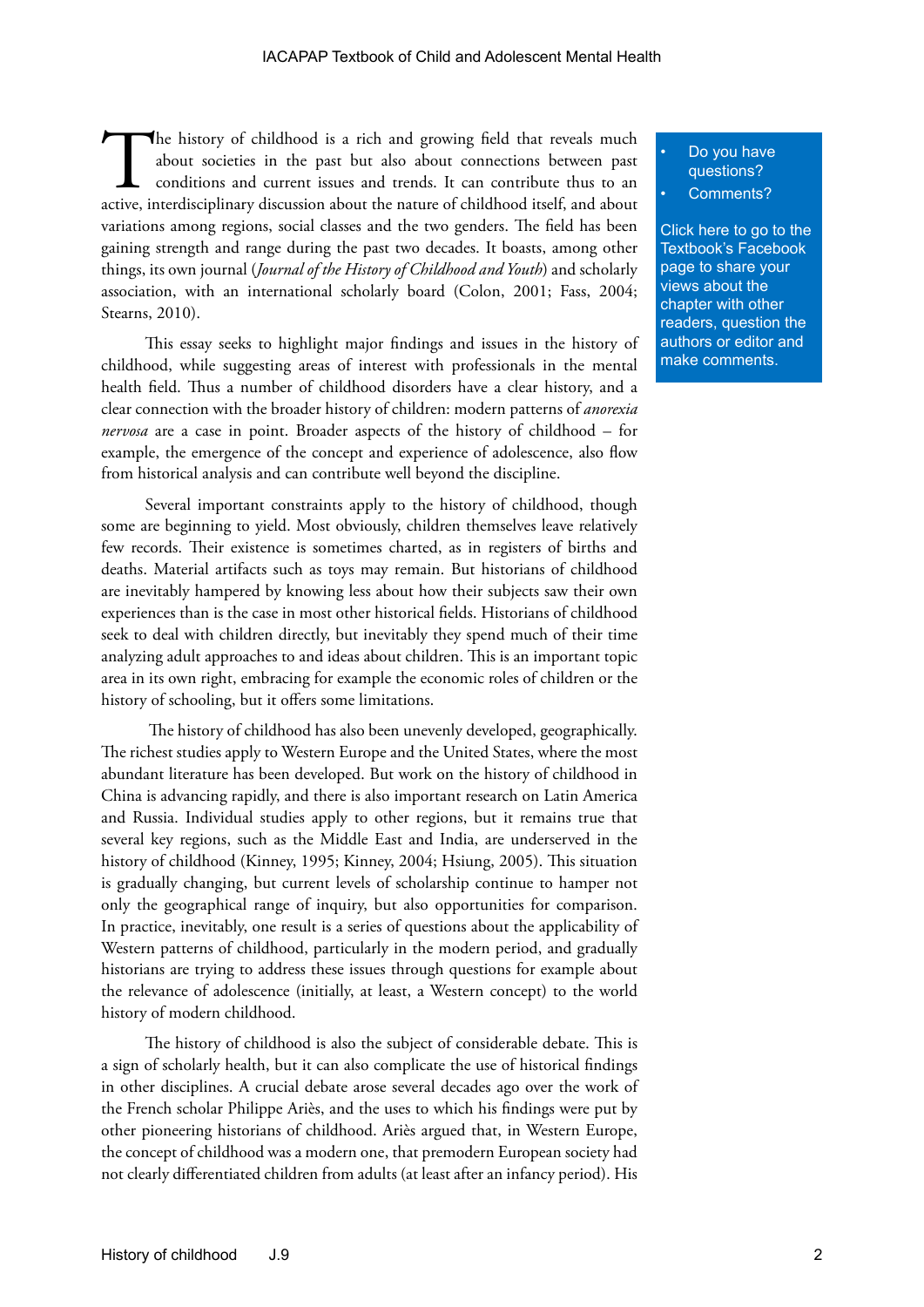findings encouraged other historians to see dramatic differences between modern and premodern conditions, ranging from dramatic shifts in the uses of physical discipline to the provision of love and emotional support or the experience of grief at the death of a child (Ariès, 1962; Koops & Zuckerman, 2003; Hunt, 1972; Pollock, 1983; Stone, 1977; Ozment, 2001). These claims, almost certainly exaggerated and biased toward a simplistic idealization of modern patterns, generated intense scholarly opposition from historians working for example on the medieval period. Their arguments, sometimes exaggerated in the other direction, tended to claim that basic treatments of children, and adult reactions including emotional reactions such as love, are human constants, immune to significant historical change.

On the whole, more recent historical work seeks to operate with a recognition that some aspects of childhood involve invariable aspects of the human condition, but that others can both vary and change, sometimes quite significantly. Still, the history of childhood does raise fundamental issues about the extent of change possible in the experience of childhood and the treatment of children, and it is important to keep these challenges in mind particularly in interdisciplinary discussions.

## **BASIC FRAMEWORKS**

The history of childhood features two massive, structural changes in the position of children in society. The first occurred in the transitions from hunting and gathering economies to agriculture. The second involved the equally dramatic shift from agriculture to an urban, industrial economy. Obviously, remoteness in time limits our full understanding of the first transition, particularly in terms of how human beings actually experienced it and how rapidly it took shape. The second transition, deeply relevant to an understanding of trends and problems in childhood today, is of course complicated by the fact that many societies are still experiencing it, with some outcomes that are difficult to anticipate.

Much of the standard treatment of world history in fact involves the experience of agricultural societies, and this is certainly true in the history of childhood. Grasping basic features of childhood in predominantly agricultural societies is thus a crucial part of any large historical project in the field. At the same time, attention inevitably moves to a consideration of the changes brought by industrial conditions. This is where, among other things, careful attention to the balance between continuity, including sociobiological continuity, and change comes into play particularly.

Within the context of basic shifts to agriculture, and then from agriculture to industry, several other factors have a role. One, obviously, involves the extent to which other changes, though less sweeping than the structural transformations, deeply affect the experience of childhood. How much, to take a crucial example, did the rise of new religions affect childhood during the long agricultural period of world history? Or to take a modern example: how much did the emergence of globalization generate additional changes in childhood within an increasingly industrial context?



Philippe Ariès (1914 – 1984) was a French historian of the family and childhood, known for his statement that "in medieval society, the idea of childhood did not exist". "Ariès was especially concerned with countering conservative claims that the 20th century family was suffering a decline; he sought to prove instead that the family as we know it today – private, domestic circle founded upon mutual affection – is a relatively new concept. To confirm this claim, Ariès chose to study the figure now considered to exist at the very heart of the family: the child. Childhood, Ariès argues, is a relatively new concept that emerged around the 17th century, concomitant with such developments as a decrease in infant mortality, changes in the European educational system, increasing class stratification, and a gradual withdrawal of the family from a wider web of social relations." ([A Ulanowicz](http://www.representingchildhood.pitt.edu/pdf/aries.pdf )) Ariès' book, Centuries of Childhood, is widely considered the seminal text in family history. However, his ideas have been the subject of severe criticism.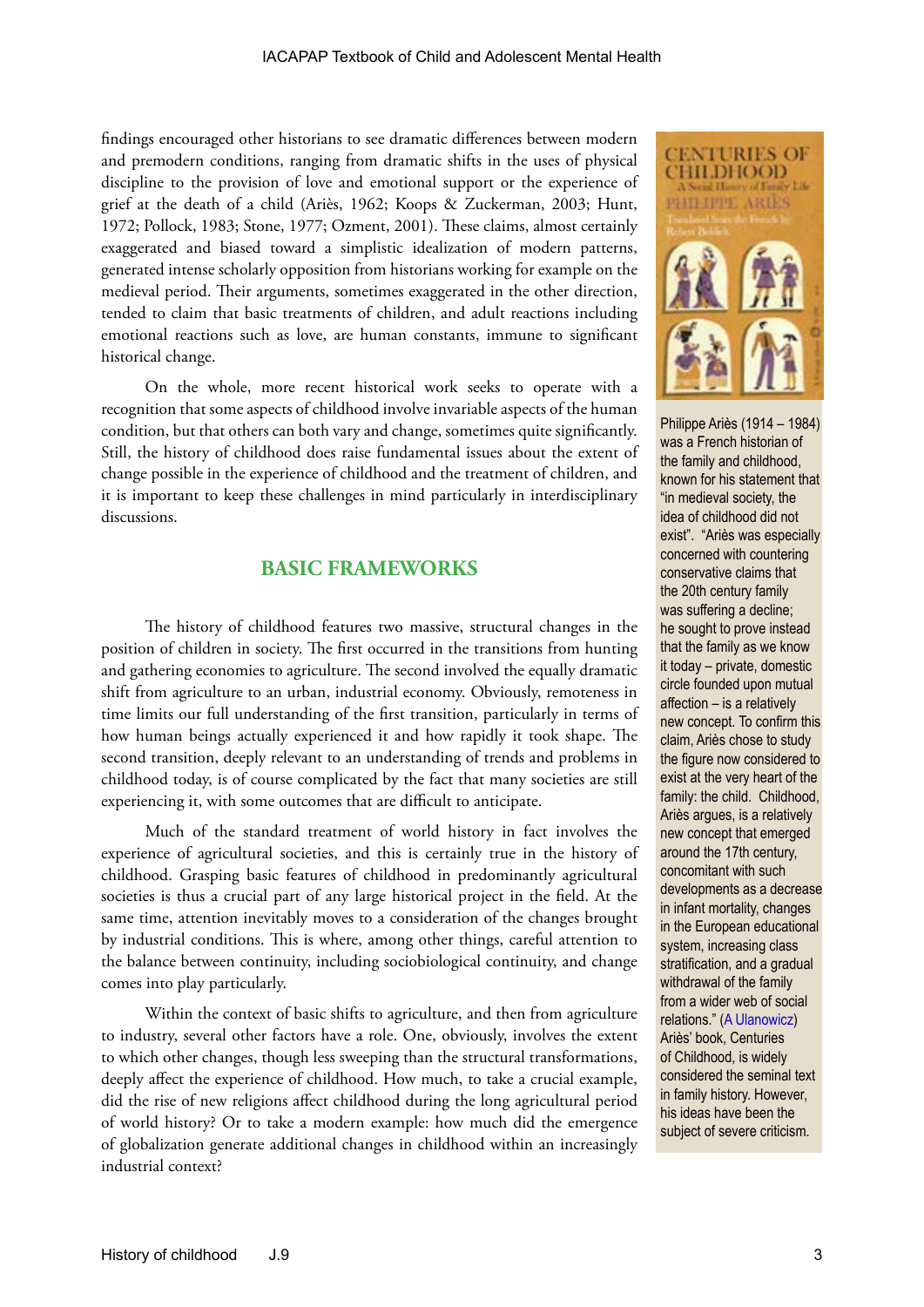

Along with attention to sources of change, cultural and geographical variations generate the most important analytical challenge. World historians spend a great deal of time assessing and comparing basic traditions of key complex societies (sometimes called civilizations). As early civilizations took shape in North Africa, the Middle East, South Asia and China, were the treatment of, and ideas about childhood a significant variable? Major missionary religions, such as Islam, Buddhism and Christianity, may have generated some common changes in childhood, such as greater attention to aspects of education, but were they also very different (Browning et al, 2009)? Are there basic and persistent regional differences in approach to childhood that condition even common current trends derived from industrialization and globalization? As noted, the comparative analysis of childhood history is not as fully advanced as one might wish, but some relevant findings are already established. Some of these also involve the exploration of common modern issues in childhood – for example, adolescent suicide – in comparative historical context.

#### **THE IMPACT OF AGRICULTURE**

Hunting and gathering societies, though quite varied in specifics as they developed in particular regions, generated several characteristic features of childhood. Birth rates were normally limited, achieved in part by a prolonged period of breastfeeding (up to 3-4 years) that reduced the chances of a new conception. The societies lacked the economic resources to handle too many children per family, and caring for young children amid recurrent travel around the region could be a problem as well. Young children did not have many assigned functions. Contemporary studies suggest that mothers who take children with

Bushmen children (one of the few remaining hunting gathering societies). [kwekudee Trip Down Memory]( http://kwekudee-tripdownmemorylane.blogspot.com.au/2013/06/san-bushmen-people-world-most-ancient.html)  [Lane]( http://kwekudee-tripdownmemorylane.blogspot.com.au/2013/06/san-bushmen-people-world-most-ancient.html)

Gender inequality – as opposed to differentiation – in hunting and gathering societies was limited in that both sexes contributed vital components to the family and group economy.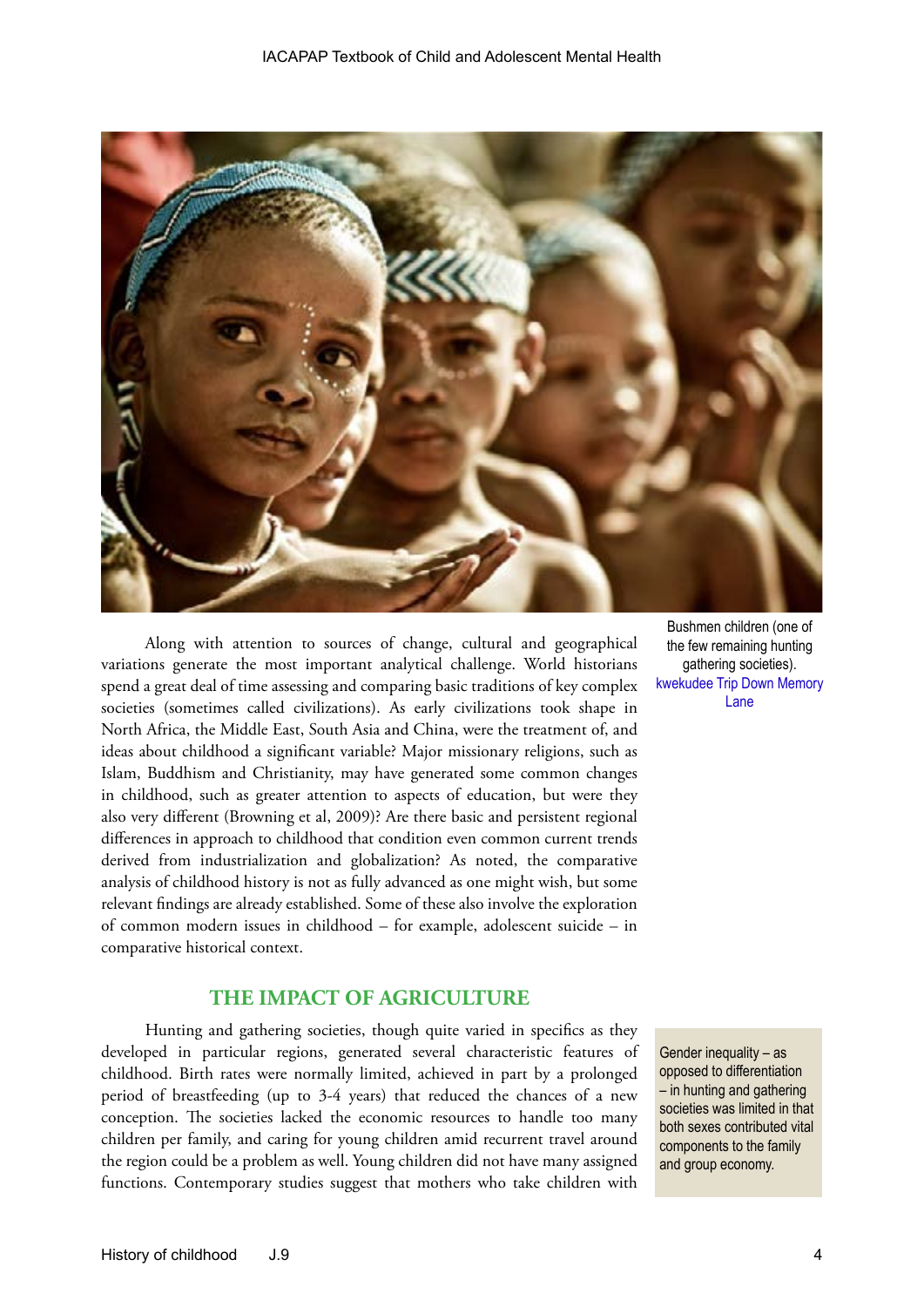them to gather nuts, seeds and berries are actually less productive than mothers who leave them behind. Hunting and gathering societies did of course develop fairly pronounced differences in function between boys and girls, which involved training differentiations after early childhood; ceremonies to denote maturation emphasized the readiness of boys to begin to assume some hunting roles. At the same time, gender inequality – as opposed to differentiation – was limited in that both sexes contributed vital components to the family and group economy.

Agriculture generated important changes for children and their roles, though how quickly this occurred is simply not known. Agriculture developed, presumably, because of some combination of population expansion or climateinduced limitations on available big game, along with the discovery – almost certainly by women, as the food gatherers – of the possibility of deliberately planting crops. Agriculture spread slowly but inexorably from its various places of origin – around the Black Sea, after about 8000 BCE, in south China by 7000 around rice growing, in central America by 5000 around the cultivation of maize, though of course a few regions developed an alternative nomadic economy or maintained hunting and gathering until modern times.

The big advantage of agriculture over hunting and gathering was a greater volume and reliability in food supplies (despite the recurrent local or general crop failures that bedeviled the system). More food meant the possibility of more extensive population growth and, for individual families, greater opportunity for sexual activity and a higher birth rate. Agricultural societies in fact began to generate a distinctive demographic structure, with large numbers of young children in the community, accompanied by relatively high rates of infant death (30%-50% of all children born would die before age 2) as a result of various ailments but particularly digestive disorders. The mortality rate would progressively diminish after early childhood.

Population growth was not reckless in typical agricultural communities, however, and it would ultimately reflect more than the improvement in normal food supply. Characteristic agricultural families sought 6-8 children on average, about half of the number a family can generate if it imposes no restrictions on fertility. That number of children gave some hope of enough survivors (after the infant death rate) to support parents in later age and maintain the family thereafter. It provided some normal excess, which among other things could help cover the roughly 20% of all couples in which one or both partners were infertile; exchanges of children, through a variety of systems of sharing or servanthood, helped distribute a compensatory labor force. To be sure, individual families might greatly exceed the average birthrate, and birthrates would also go up after widespread plagues or wars to generate population recovery (Baxter, 2005; Ardren & Hutsom, 2006; Burguière et al, 1996).

A further characteristic of agricultural societies was a pattern in which aristocracies and, sometimes, the urban wealthy had higher birth rates than the peasant and artisanal masses. More children represented one use of greater wealth, and the rich could also benefit from a larger brood to seed marriage relationships, political outreach and so on. For the average person, the great desirability of having several children was balanced against the great undesirability of having too many, and overwhelming the family economy. Various methods, including still fairly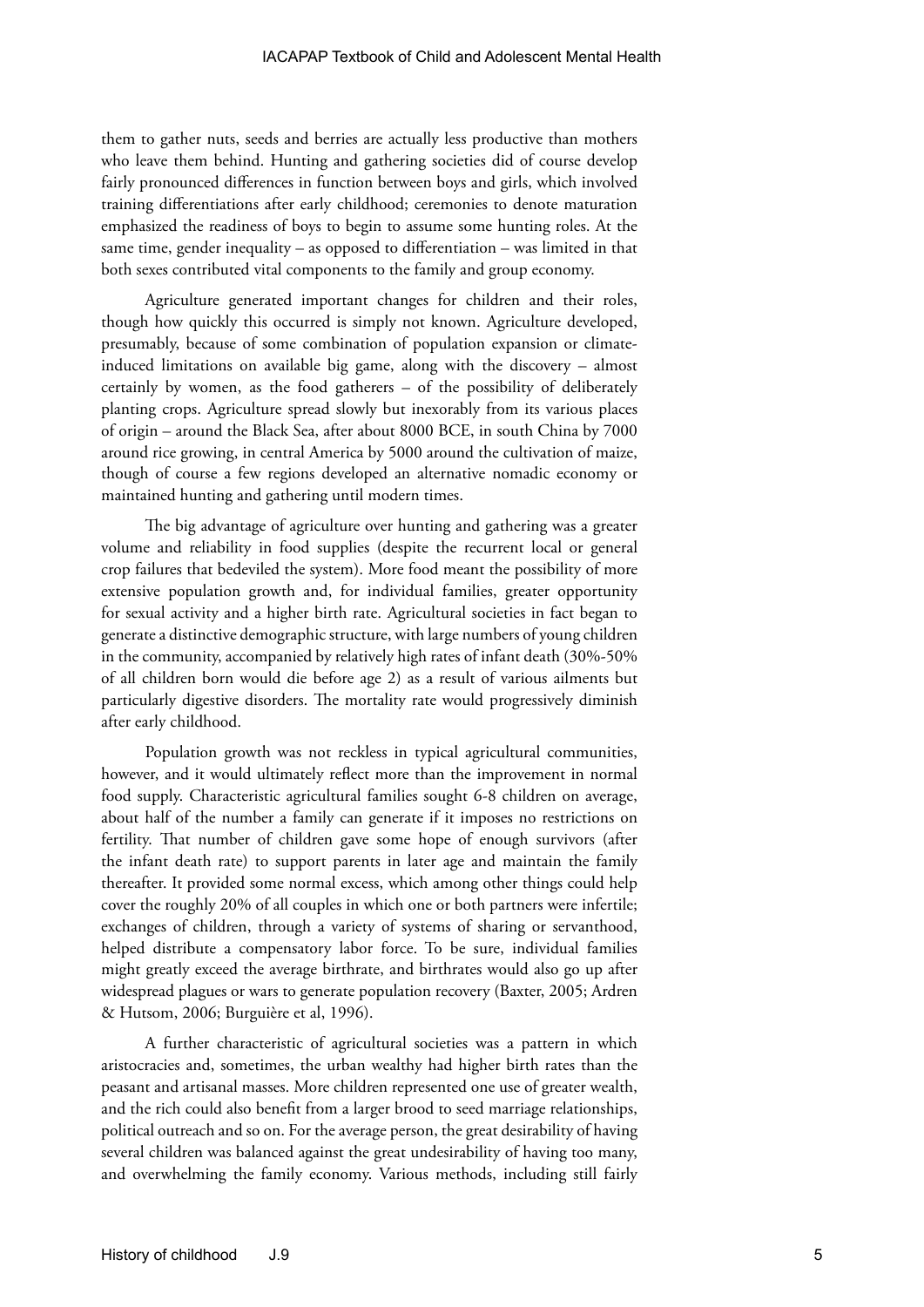prolonged lactation (18-24 months, obviously shorter than in hunter-gatherer communities), plus reductions in sexual activity as a couple aged, plus (in some cases, such as in early modern Western Europe) delays in marriage age helped limit the birth rate. The great feature of childhood in agricultural societies, beyond the expanded birth rate and relatively high infant death rate, was the new importance of children as a source of work.

Greater food supply provided a basis for larger numbers of children, but the functions of agriculture provided the spur. In most agricultural societies the family became the key unit of production, supplemented perhaps by an occasional worker, sometimes an older child from another family. Relatively young children were expected to pick up some tasks, and labor obligations tended to grow with age. It was important to try to assure the labor of teenagers, whose productivity would begin to exceed the resources needed to support them. Many agricultural families embellished this basic pattern by deliberately seeking a final child when the couple neared the end of fertility, with the goal of having one child's labor available should one or both of the parents survive until later age.

When agricultural societies also began to support an urban economy (though always with a large rural majority), artisanal families would reproduce some of the work patterns of their rural counterparts. Children were expected to assist in production operations from a fairly young age. They might then be put in more formal apprenticeship, usually with another family, during their teen years, when training was combined with more productive labor. (Indeed, characteristic tensions in the apprenticeship system pitted the training aspect with the hope of getting some solid production assistance.) In contrast to peasant life, artisans sometimes afforded late teenagers/young adults an opportunity for a year or two of travel, to gain new experiences and let off steam – a feature as pronounced in Japan, for example, as in European artisanal life. Even in the countryside, use of children as workers was combined with special roles for children during festivals and opportunities for more informal village play.

The dependence on child labor, however modified, generated three or four other characteristic features of childhood in agricultural societies, amid a great variety of regional and cultural specifics. A strong emphasis on the importance of obedience was one standard feature, often reinforced by religious beliefs. Pronounced gender division was another common pattern, potentially affecting children from a very young age; this would include particular effort to control girls' sexuality. A distinctive emotional climate for children included the frequency of death. Finally, a bit more amorphously, agricultural societies may have encouraged a tendency to devalue childhood in favor of encouraging greater maturity, though this is less easy to demonstrate and certainly permitted some exceptions.

#### **Obedience in preindustrial childhood**

The common emphasis on the importance of obedience rested on at least two key features of preindustrial childhood: the need to encourage children to work at least fairly reliably, and the sheer size of the family itself. All agricultural societies went to great lengths to insist on the importance of obeying parents, often supplementing the basic directives with divine sanctions: family obedience could

A key feature of childhood in agricultural societies was the importance of children as a source of labor.

Across cultures, a strong emphasis on the importance of obedience was one standard feature in upbringing, often reinforced by religious beliefs.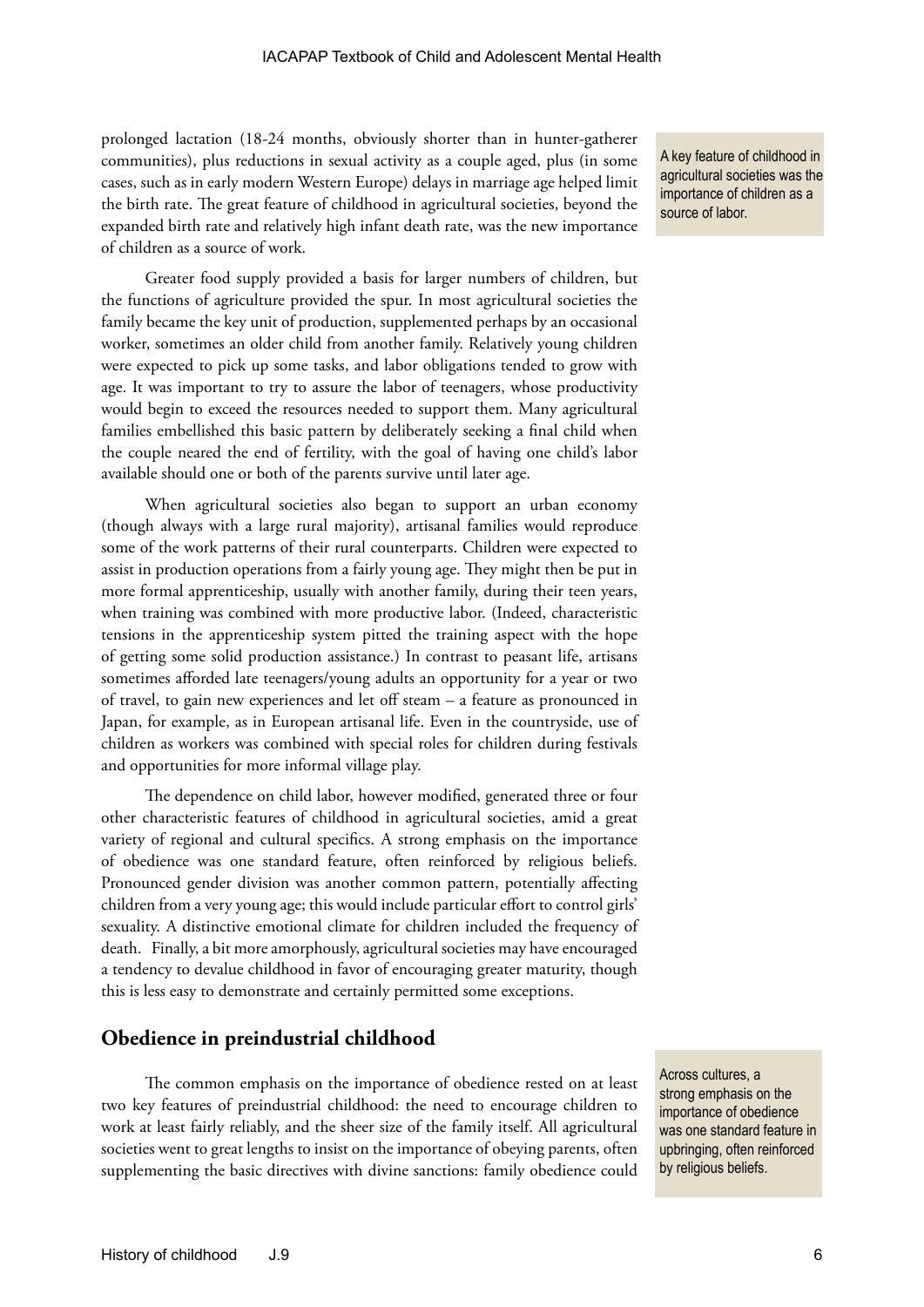be linked to larger religious or political systems. Many legal systems gave parents great latitude in punishing disobedient children. China offers a clear example, from the time of the Han dynasty: "when a father or mother prosecutes a son, the authorities will acquiesce without question of trial". Jewish law had potentially even harsher provisions. Christianity insisted on the importance of honoring father and mother. Chinese tradition, again, put the central point succinctly: "no parents in the world are wrong." A great deal of family discipline, even amid the great variety of specific cultural systems, focused on instilling obedience, particularly to parents, and to adults in the community more generally (Ebrey, 1991; Pomeroy, 1997; Rawson, 1991; Rawson, 2006).

The point should not be pressed too far. Children in many agricultural communities had time off from work, when they interacted with each other (often, across a wide age range) and were not under direct parental control. Overall village supervision continued, but there was latitude. A number of cultural systems offered considerable indulgence of very young children, with the fuller emphasis on discipline entering the scene around age 5-7; this may have been true in India, for example. Village festivals gave older children specific opportunities to escape normal obligations, with days of "misrule" inverting standard authority; even acts of vandalism could be tolerated in the interests of allowing youth to let off steam. Finally, some parents undoubtedly found the challenge of insisting on obedience a bit daunting. One of several reasons for practices such as sending older children off to another family for work or training may have been the hope that other adults would find it less painful to insist on obedience and impose necessary discipline as children reached what we now call adolescence. The centrality of obedience remains, but a variety of other practices or options might relieve its starkness while indirectly confirming its importance.

#### **Gender divisions**

Agricultural societies famously insisted on the importance of gender divisions and of the superiority of men over women. Power differentials were more clear-cut than had been the case in hunting and gathering groups. With larger numbers of children, wives and mothers had less opportunity to contribute equally to the family economy; the earlier balance between the essential contributions of gatherers, and those of hunters, was disrupted, with men now responsible (in most cases) for assuring basic grain supplies. Agricultural families may also have felt greater need to control female sexuality in the interests of assuring paternity: with property and inheritance now at stake, fathers may have tried to insist on greater certainty that their children were indeed theirs.

Distinctions between boys and girls thus began fairly early, though again the infant years might be an exception. Even here, Chinese advice literature urged that infant girls be placed at the foot of the parental bed, in contrast to their brothers' placement alongside. Work obligations differentiated male and female children fairly early as well, with boys assisting fathers in the fields or artisanal shops. Property systems varied, but boys always had greater property rights than girls – in case of death of parents, for example; and sometimes, as in some Christian regions in Europe, girls had no rights at all. Where schooling was available, boys almost always had greater access than girls. Sexual oversight of girls was characteristically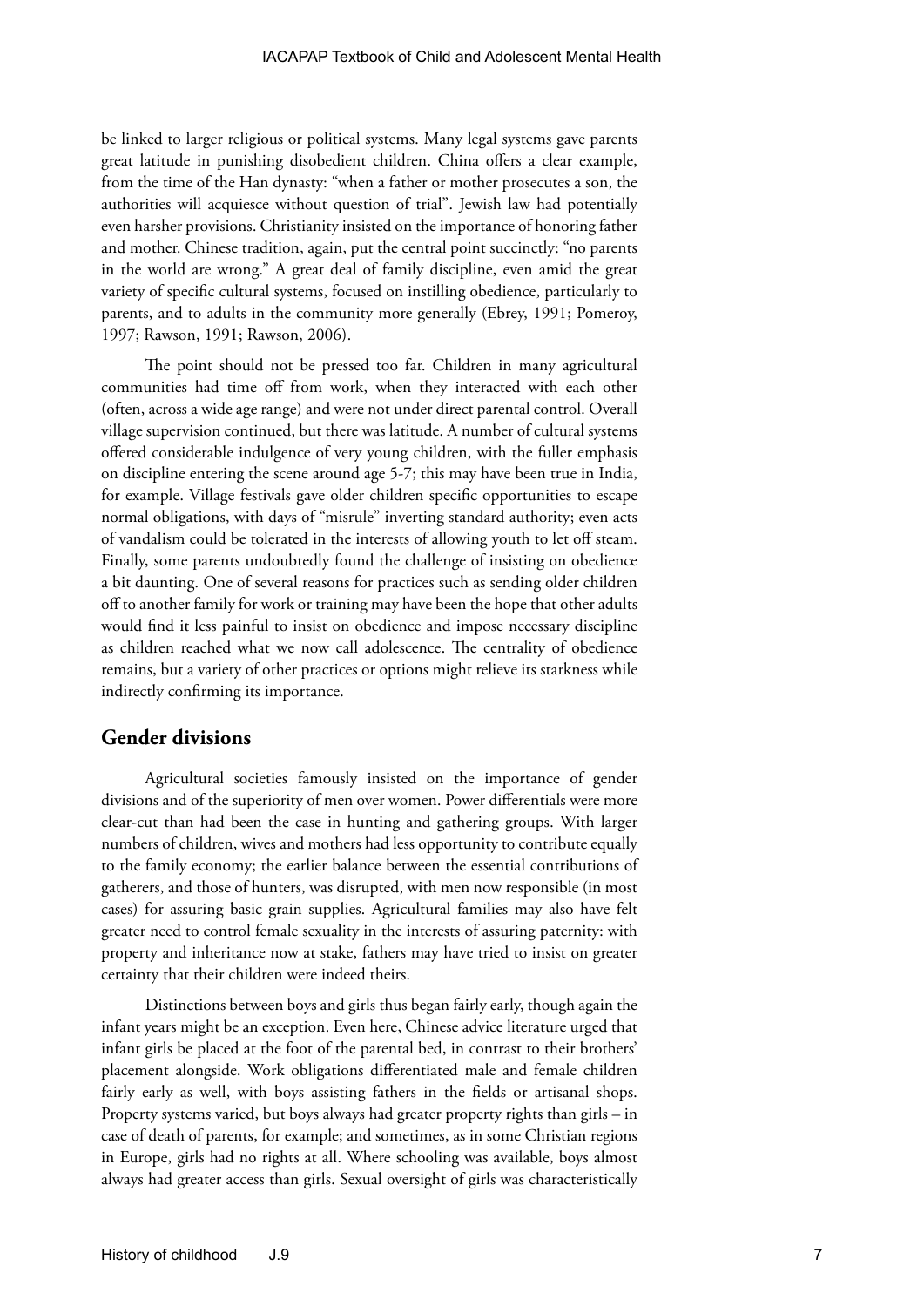stricter than that imposed on boys, though many villages kept tabs on male behavior as well (Stearns, 2015; Wiesner-Hanks, 2010).

As with obedience, it is important not to overdo it. Gender distinctions were far greater in upper-class families than amid the majority, where women's work (and therefore the work and familial training of girls) remained absolutely essential. Individual parents might easily recognize the talents of a daughter and offer either informal or formal education. Still, agricultural families in the main trained their children to accept largely patriarchal gender relationships, in their own lives and in anticipated adulthood.

# **Children's emotional experiences**

Distinctive emotional features for children in agricultural societies are predictably harder to pinpoint, but there are at least a few clear elements. The omnipresence of death is an obvious point. Very few families would not experience the death of at least one or two children, which means that very few children would not experience the death of siblings during their own formative years. High rates of maternal mortality in childbirth (one in ten women would die during one of their attempts to give birth), or the possibility of accidents or violence for fathers, meant that many children also would live through the death of a parent. Historians once speculated that the frequency of death generated stoicism among agricultural families, in which grief would not necessarily loom large. Better evidence has challenged this view and we now know that parents were often

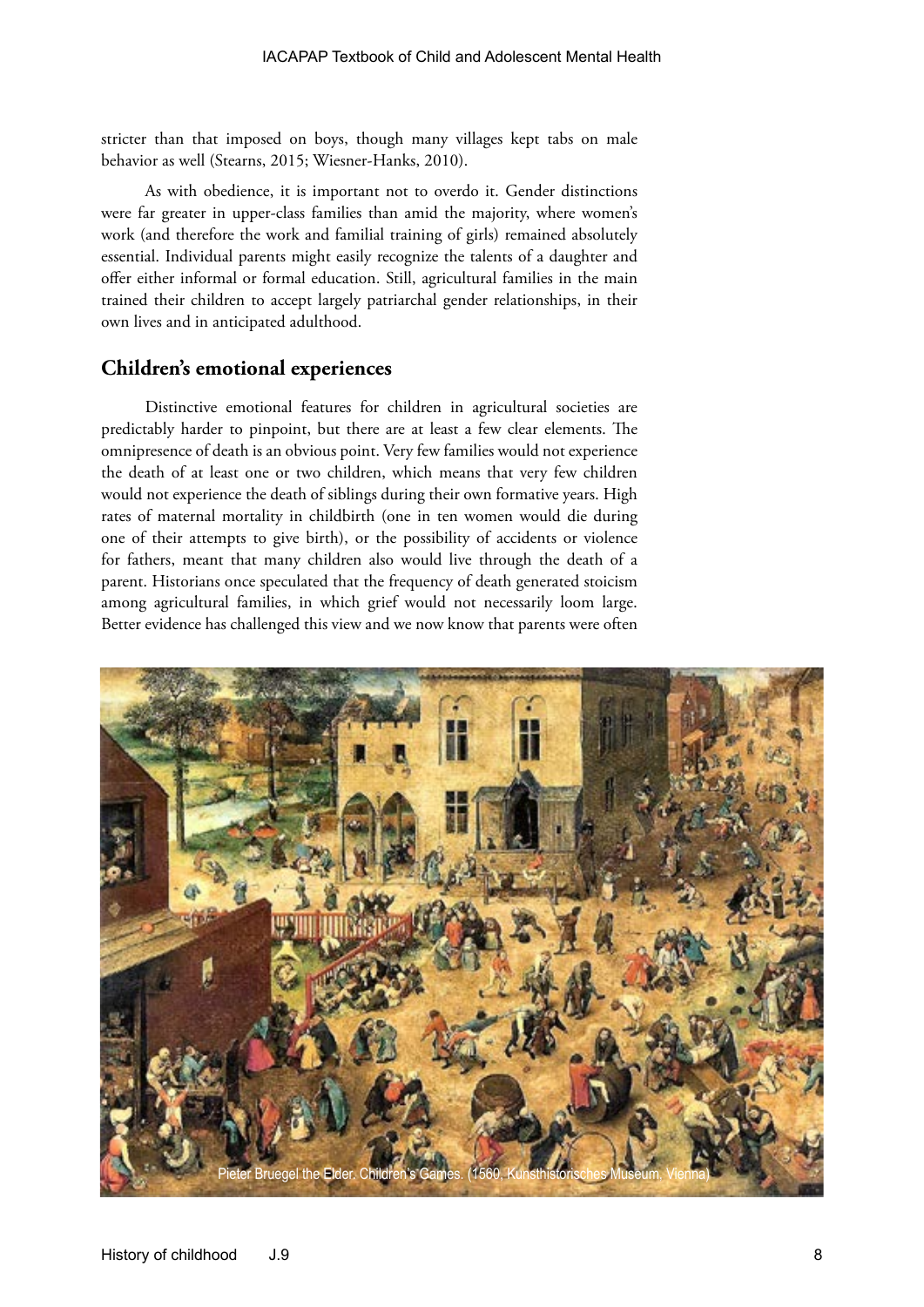devastated by what we can see were statistically normal losses. But what did this context do to children? How did they experience and cope with grief? It's clear that there is a topic here, but its ramifications are challenging (Demos, 1986; Greven, 1991; Heywood, 2001).

Some historians have also claimed, for at least some agricultural societies including premodern Western Europe, that agricultural childhoods were full of fear, and deliberate adult efforts to inculcate fear. Fear could certainly be used to enforce obedience. This might follow from the frequency of death. Some religions may have played on children's fears as part of socialization. Less formally, many village families, in at least several cultural settings, invoked the threat of bogeymen or other sources of fright as part of instilling discipline and also warning children away from imprudent interactions with strangers or any tendency to wander too far into the woods or other dangerous settings. Again, emotional regimes are hard to analyze, and with regard to fear there may have been cultural variations as well, but the possibility of some distinctive patterns continues to stimulate historical research (Delumeau, 1990).

#### **Childhood as a period of life**

Finally, and for fairly good reasons, it is clear that childhood was not a preferred period of life in agricultural societies. To the extent that memoirs or other commentaries exist – for example, from the Roman republic and empire, from Han China, from early modern Japan – they feature (by modern standards) a striking absence of references to childhood, positive or negative. At most, mothers might be singled out for great affection, with fathers sometimes referred to as more distant, sterner figures. Correspondingly, while many adults played with children, particularly young children, there was a fairly clear preference (after infancy) for children capable of fairly adult demeanors and behaviors. The Romans thus referred approvingly to the *puer senex*, or "old boy," while the author Pliny praised a girl for her "elderly sense of discretion, her matronly modesty". Parents in agricultural societies might not only permit children's play but also

Almost all families, and children, experienced the death of at least one or two siblings.

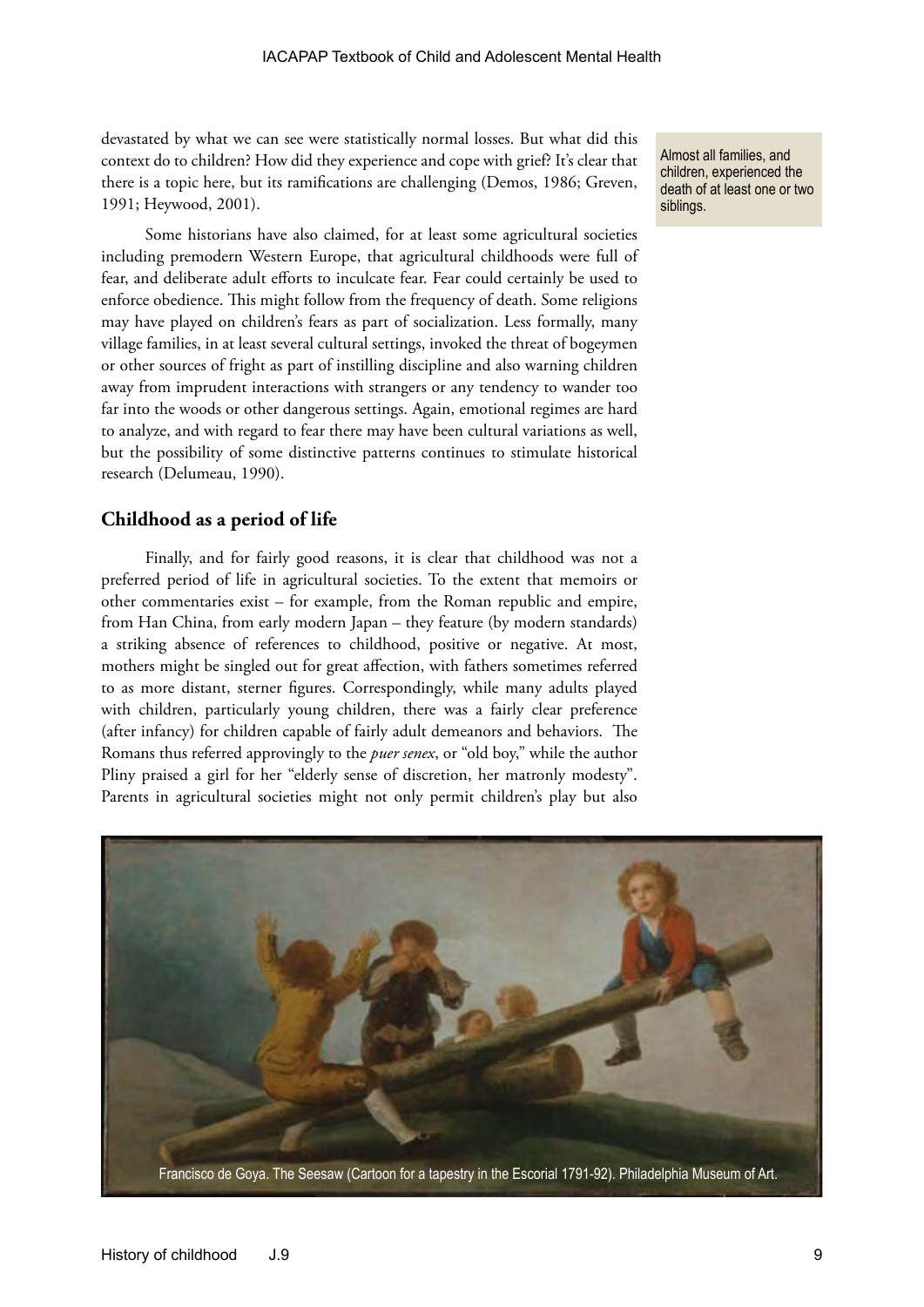help implement it by providing a few toys, but again there was a strong interest in encouraging seriousness. Adult attitudes toward childhood, possibly including their own, were surely conditioned by the high rates of mortality. Many authors in many societies commented on how risky it was to develop too much attachment to children because of the uncertainty of their survival.

Emotional investment in children was clearly greater, however, for mothers than for fathers. Whatever is believed about "natural" maternal sentiments, agricultural societies encouraged particular attachments. Men were often predominantly working outside the home itself, in the fields; they often had little regular interaction with young children. Women might also have a particular stake in forming close ties, as an outlet given the unequal treatment they received in patriarchal families and indeed as a protection for the future. Tight emotional bonds between sons and mothers, even as the sons reached maturity, were a common part of extended family life in agricultural societies, noted strongly, for example, in historical work on childhood in China and also in Islam.

# **CHANGE AND VARIATION IN AGRICULTURAL SOCIETIES**

Basic patterns of childhood in agricultural societies deserve attention, obviously in part because of changes that would later intervene. They should not, however, be overdrawn. Differences in culture, variations in family structure, and changes over time, even within the agricultural context, are also part of the historical picture. The distinctions that result obviously improve the accuracy of the historical record, but they may also explain different reactions and patterns that continue even into the present day.

## **The role of religion**

Several examples highlight the importance of specific cultures in agricultural societies. Not surprisingly, Chinese Confucianism created an unusual emphasis on the importance of stylized manners and internal family hierarchies, at least in principle – and particularly in upper-class settings. Children were instructed to use great formality when talking with their parents, particularly fathers, asking for example if they were sufficiently warm in winter. Confucian values also encouraged the practice of giving parents presents on a child's or a young adult's key birthdays. Hierarchy showed in the way children should place themselves in family gatherings, with pride of place (among the children) going to eldest sons. The basic values here were common in agricultural societies, but the specifics were quite distinctive. At the same time, again particularly for the upper classes but also for a few talented peasant boys, Confucianism also emphasized the importance of education and successful test-taking, as means of entering bureaucratic service. Finally, while Confucianism did not in fact prevent real affection for daughters, it was under the guidance of Confucian values that China began to introduce footbinding for some girls, from the Tang dynasty onward, as a means of limiting their ability to walk freely in the interests of standards of beauty and deference.

A key issue, at least partly cultural, involves the impact of religious change on childhood in agricultural societies. The spread of missionary religions such as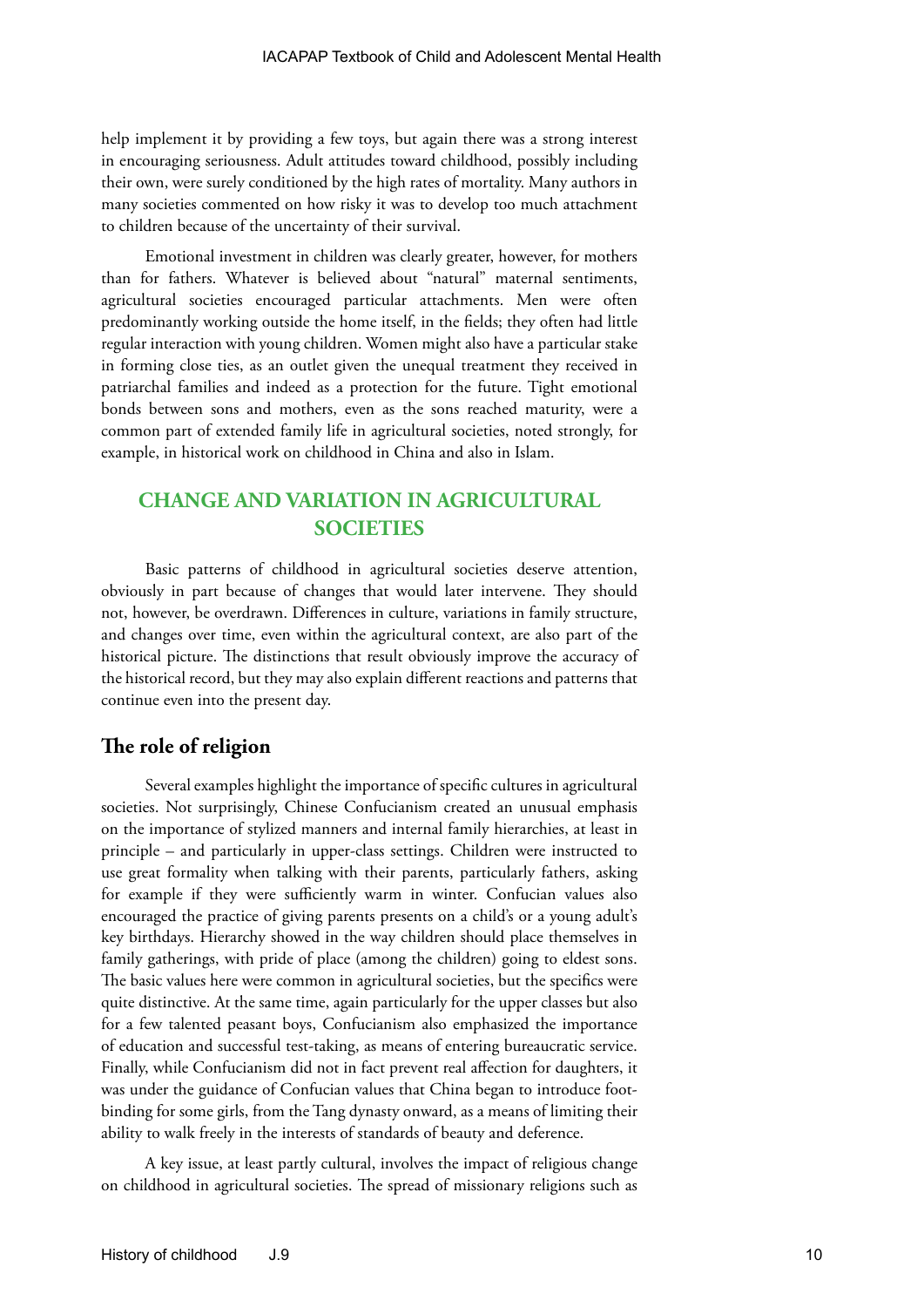Buddhism and Islam unquestionably created new opportunities for education, for schools were seen as a vital source of religious values. By 1200 Islamic societies almost certainly had the highest literacy rates in the world thanks to religious training. While these opportunities were more available to boys than to girls, the latter could find new opportunities as well.

The missionary religions, spreading widely during the first millennium CE, also urged basic spiritual equality. Women as well as men had souls. This could in principle reduce some of the gender inequality characteristic of agricultural societies – as in some of the new schools. In Buddhism and Christianity, particularly, the rise of convents along with monasteries gave a minority of girls examples of life without directly male dominance (though Buddha was careful to put convents under monastic authority) and the opportunity to choose a spiritual life. Islam offered some new protections for female children, for example in careful rules about their access to inheritance. And all the newer religions worked hard to eliminate female infanticide as a common method of birth control. On the other hand, the new religions did not in fact preach gender equality. Men controlled the key religious offices, for example as Christian priests or Muslim imams. In Islam, property protections gave boys larger inheritance allotments than girls. At most, gender inequality in childhood was modified (Fernea, 1995; Gil'adi, 1992; Nakosteen, 1984).

Other kinds of religious differences are worth exploring. Christianity in principle urged that children were tainted by original sin, that without purifying ceremonies they would be sent to some kind of hell if they died. Islam on the other hand urged children's innocence, while certainly worrying about human sin in other respects. Did this important doctrinal distinction matter in real life? Did it lead Christian communities to more sweeping efforts to create a negative aspect to sexuality, and not just to regulate sexual behavior? Did it encourage harsher discipline? When Christian European parents reached the Americas, their tendency to punish their children physically startled and dismayed Native Americans: was this linked to religious doctrine (Browning et al, 2009)?

#### **Family structure**

Family structures also created important differentiations in the experience of childhood in agricultural societies. Some agricultural regions, but not all, featured extensive slaveholding. This was not necessarily the harsh institution that would develop in the New World with the African slave trade. Indeed, some parents, for example in the Roman Empire, tried to have their children accepted as slaves on grounds that it would provide them more certain support. And slaves might do a variety of tasks, even run shops or serve in the military, not simply the most backbreaking work. But slavery did limit a child's freedom and expose him or her to possible sale away from family (though Islam tried to prevent this where the slave family was Muslim). It could disrupt or constrain childhood in other ways – as in the Americas, where slave owners often deliberately tried to prevent access to any education. Here was the most extreme example of how social position created different childhoods in agricultural society, though others situations, such as the Indian caste system, could have similar impacts.



**Mamluks**

Mamluk means "owned". The Mamluk system began during the Abbasid caliphs of 9th century Baghdad. Boys of about thirteen were captured from areas to the north of the Persian Empire and trained to become elite soldiers for the personal use of the sultan or aristocrats. The Mamluks therefore had no family ties in their new homelands and were personally dependent on their masters, giving them a solidity that allowed them to survive the tensions of tribalism and personal ambition. The Mamluks became increasingly powerful, so much so that they ruled Egypt and Syria from 1250 until 1517.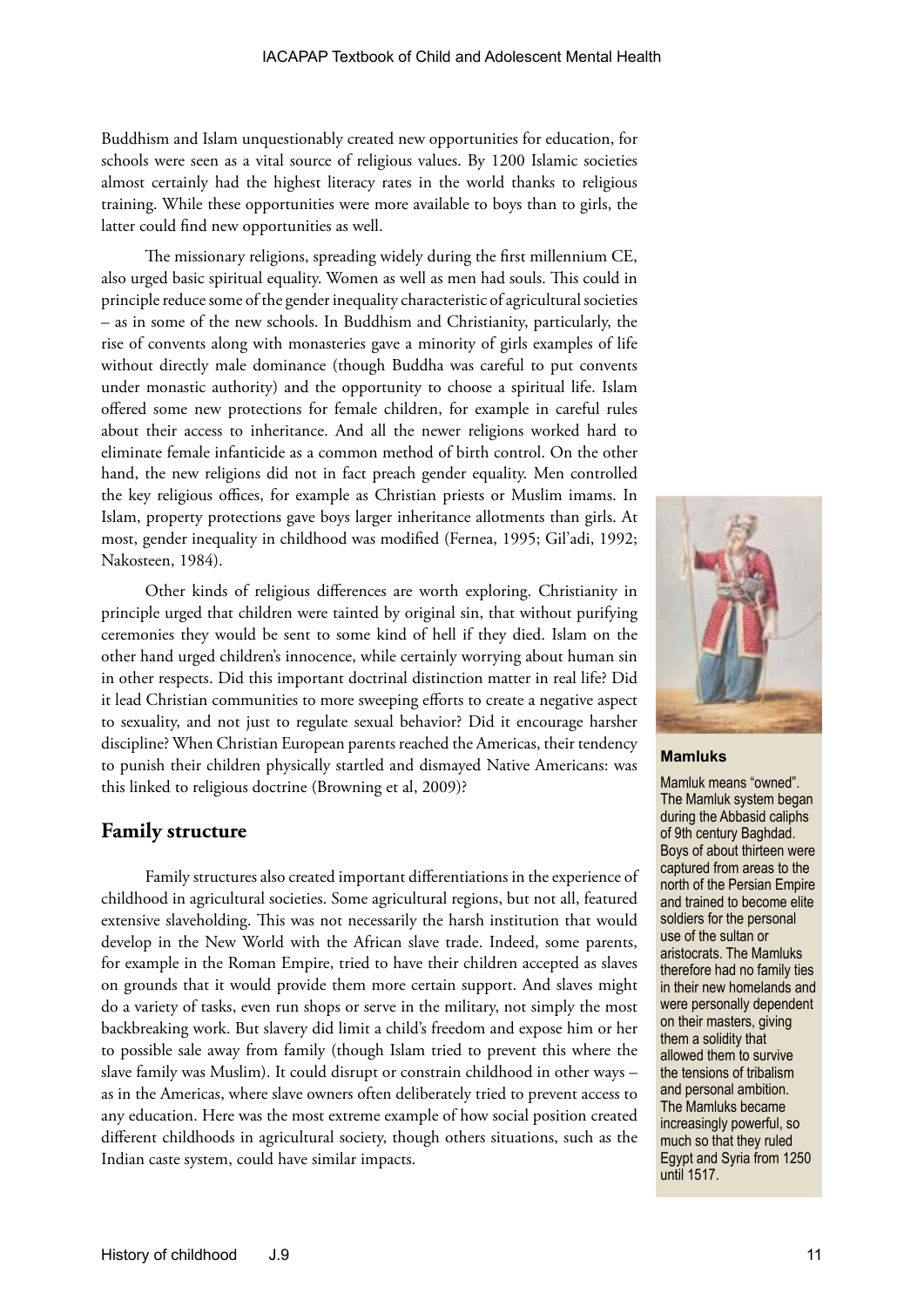Most agricultural societies featured extended family structures, usually based on a father's relationships, though sometimes with matrilineal influence as well. In Western Europe, however, from the later Middle Ages onward, a distinctive European-style family emerged. This emphasized a rather late marriage age (26-28) for ordinary people (younger for upper-class women), presumably in the interests of protecting property by limiting the birth rate. The structure had several results. It prolonged a period of youth, as people in their mid-20s were still not fully adult in that they could not form families of their own. It severely limited contacts between children and grandparents, who would not usually survive long after children of such late marriages were born. Different family structures raise important questions about variations in patterns and experiences of childhood (Creutziger, 1996; Hartman, 2004; Lynch, 2003).

Another source of differentiation among societies involved varied approaches to some of the common tasks of motherhood. In some societies, for example, the



Swaddling frees mothers to work on a farm or in a shop, without having to pay constant attention to an infant and it may help in soothing children.

Native American baby of the Nez Perce tribe, 1911 (Edward S. Curtis Collection People 007).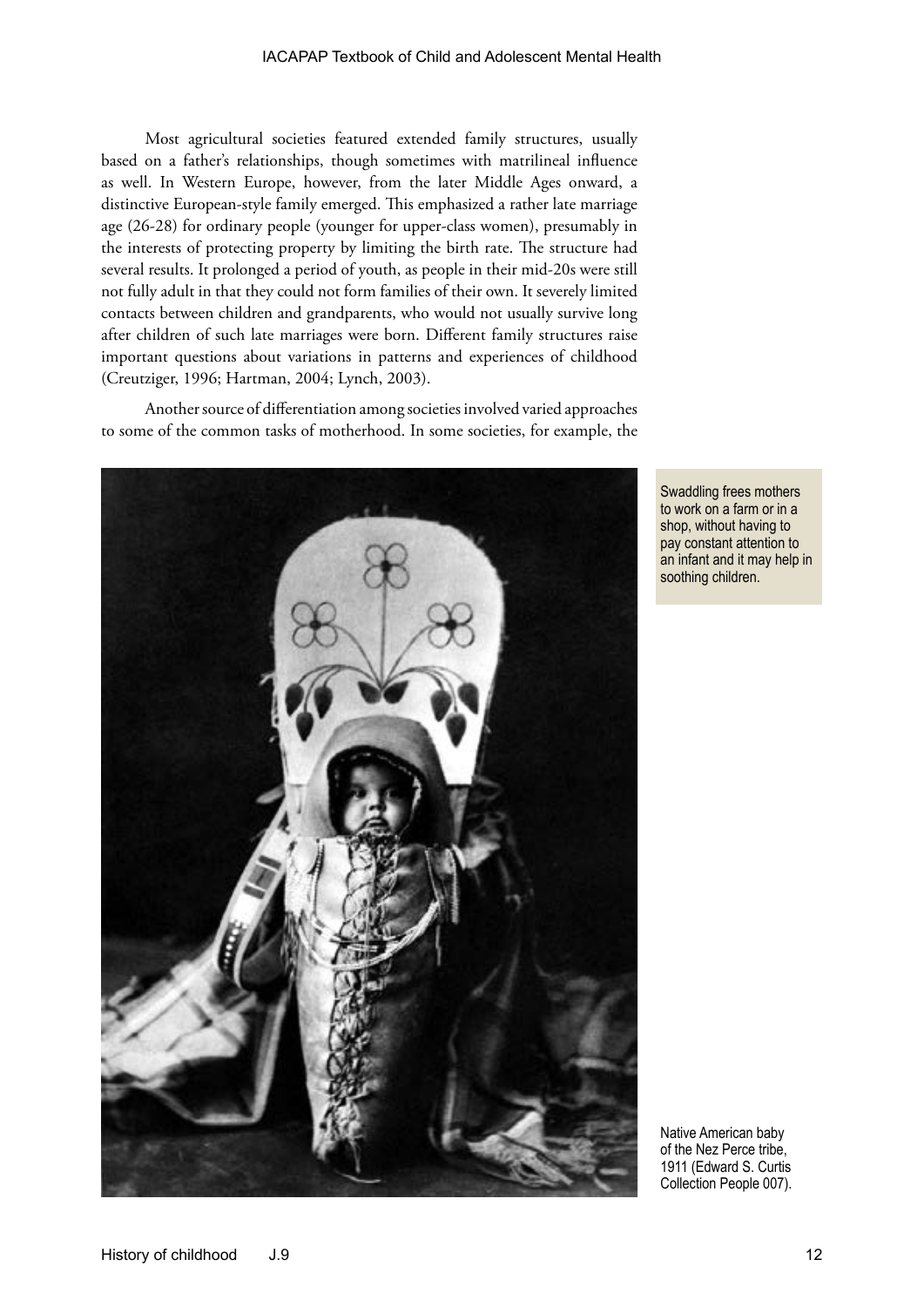use of wet-nurses spread not only for upper-class women, fashionably eager to avoid breastfeeding, but for some urban working families seeking to maximize women's work. Several agricultural societies saw important debates over wetnursing and the (usually) higher rates of child mortality involved.

Swaddling was another variable. The practice might free mothers to work on a farm or in a shop, without having to pay constant attention to an infant; and it may have offered other advantages as well, in soothing children. But swaddling might also affect infant development: here is another case where historical and contemporary debate can conjoin. Swaddling spread widely in Europe, Russia and elsewhere, but other regions found other options. African mothers, for example, characteristically preferred to carry infants in front pouches, and this preference, and arguments in its favor, also persist into the present day.

Finally, change happened, even within a basically agricultural framework. The advent of new religions was a case in point; so, for the children seized by slave traders, was the imposition of the new slave trade on West Africa after 1500. Ideas about swaddling might change: the practice came under increasing attack in Western Europe by 1700, though it persisted in southern and eastern parts of the continent. Needs for children's labor might increase. It is widely believed that the rise of a more commercial world economy after 1500, with increasing pressure to produce goods for sale and, in some cases, the impact of population growth, increased pressures on child workers reducing play time and heightening the discipline imposed for example on apprentices.

It is possible to offer only a sampling of differences in childhood that might emerge amid a common agricultural framework thanks to culture, regional economic and family structure, or economic and demographic change. Many historians will continue to devote great effort in tracing particular regional patterns, as opposed to a focus on shared features of agricultural childhoods. Yet the distinctions are not always easy to trace, particularly given disparities in the historical coverage of key regions to date. Above all, historians inevitably grapple with the question of the significance of particular regional variants compared to the common features of agricultural childhoods; debate continues.

#### **CHANGING AGRICULTURAL PATTERNS**

During the  $19<sup>th</sup>$  and  $20<sup>th</sup>$  centuries, an increasing number of societies gradually began to introduce four important, ultimately related, changes in the patterns of childhood that had long prevailed. These changes might have further implications, but they were absolutely crucial in their own right.

#### **Education**

First, many societies, though hesitantly, began to shift the emphasis of childhood away from work. New ideas about children often encouraged a heightened belief in the importance of education, but even more clearly the demands of a changing economy seemed to argue in this direction. Growing commerce and rising industry required a labor force that was increasingly literate and numerate. Even peasants, somewhat hostile to education that put children outside standard familial controls, came to realize that schooling was in their own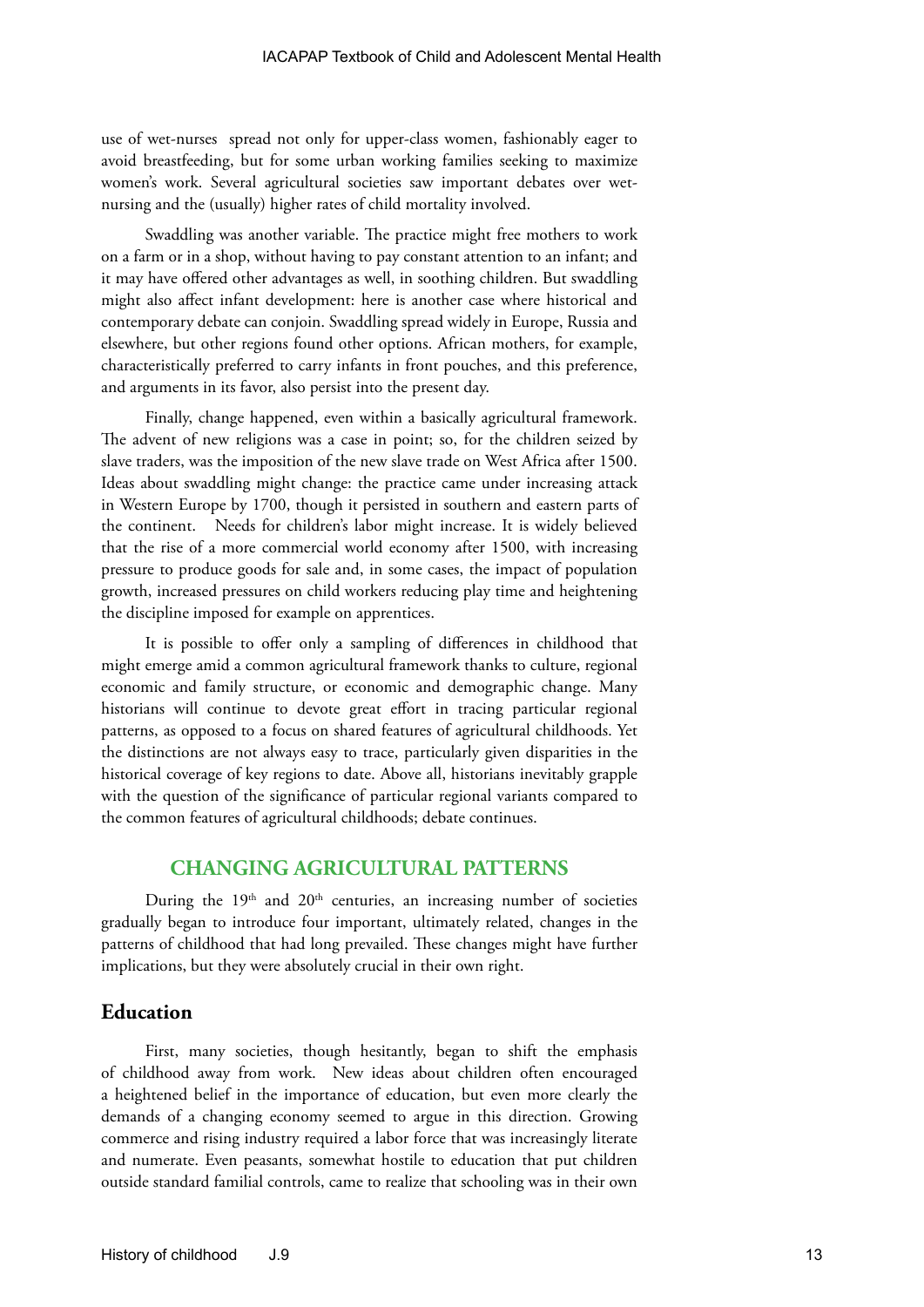best interest. At the same time, changes in the workplace could make children less useful or otherwise reduce interest in their employment. While children had a clear role in very early factory industry, for example, particularly in Britain, their services were less useful when machines became more sophisticated, taking over more aspects of the production process. On another front, many working class families, though accustomed to child labor, began to worry when their children came under the supervision of strangers in the factory setting. And finally, new laws began to limit child labor; early legislation was usually not strictly enforced and applied only to factory industry, but over time both inspection and range expanded, along with increasing legal requirements for school attendance (Cunningham, 2001; Cunningham, 2005; Heywood, 1988; Maynes, 1985). Childhood, in other words, ultimately shifted from a primary responsibility to contribute to the family economy through work, to a primary responsibility – to self, but also to family and society – to be schooled.

## **Birth rate**

The second area of change involved the birth rate. Families began to cut back in the number of children sought. As children shifted from economic contributors to liabilities, as their costs increased, some change was inevitable. In most cases it occurred in layers: middle classes preceded working classes, more secular regions preceded more religious ones and so on. Methodologies also varied, though ultimately the decline in birth rate involved some new opportunities for birth control thanks to new devices, greater availability of abortion, or other combinations. The change ultimately was widespread within societies adjusting to or preparing for the decline of agriculture. It also inverted the agricultural family hierarchy: poorer families tended now to maintain higher birthrates than all but the very wealthy (Mintz, 2004; Seccombe, 1993).

#### **Infant mortality**

Linked ultimately to changes in birth rate, as cause or effect, was the dramatic decline in infant death rates (and also maternal mortality). In combination with the shifts in birth rates, this *demographic transition* saw dramatic changes in family size



Chinese citizens must attend school for at least nine years. The literacy rate in China is now higher than 95%.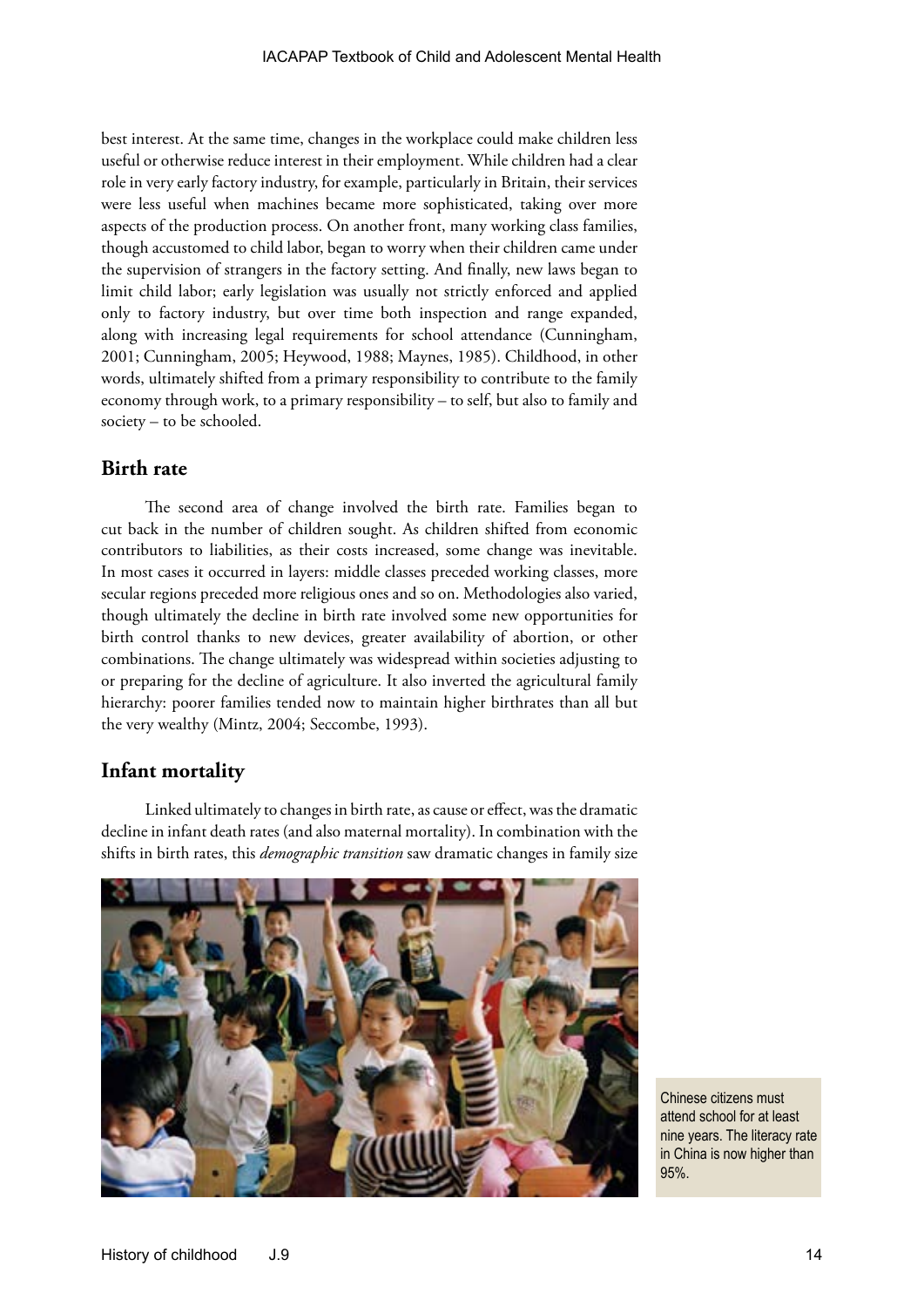but also in expectations that children would survive. Death and childhood became more separate than ever before in human history. Children grew up with fewer siblings, which could have its own impact on the experience of childhood and, along with schooling, encouraged increasingly age-specific social relationships.

#### **Growing state involvement**

Finally, the state became more directly involved with aspects of childhood than ever before (and often, the role of religious institutions declined accordingly). Premodern states had relatively little direct relationship with children, whose care was left to families and religious groups. Now, governments began to mandate schooling, regulate labor, offer, and sometimes require certain kinds of health services, issue childrearing advice, deal with problem children, even remove children from families found unfit to provide appropriate care.

These four great, interrelated changes might have further effects, though amid considerable variations. The kind of gender separations characteristic in agricultural societies would come under review. There were several reasons for this. First, declining birth rates ultimately suggested changes in the training-formotherhood approach to girls' informal or formal education, reducing differences with boys. Education itself was increasingly open to both genders. Girls might long be encouraged to pursue separate courses of study – for example, dissuaded from too much mathematics. But in fact girls could do as well or better than boys in modern schools overall, and certainly the spread of education reduced or eliminated gender gaps such as basic literacy. Over time, young women in fact turned to education with a vengeance precisely because of hopes that it would reduce traditional gender disadvantages; by the early  $21<sup>st</sup>$  century 55% of the students in higher education, in societies as diverse as Iran, the United Arab Emirates, and the United States, were female.



ISNA/PROTO: ARASH KHAMOOSHI

By the early 21st century 55% of the students in higher education, in societies as diverse as Iran, the United Arab Emirates, and the United States, were female.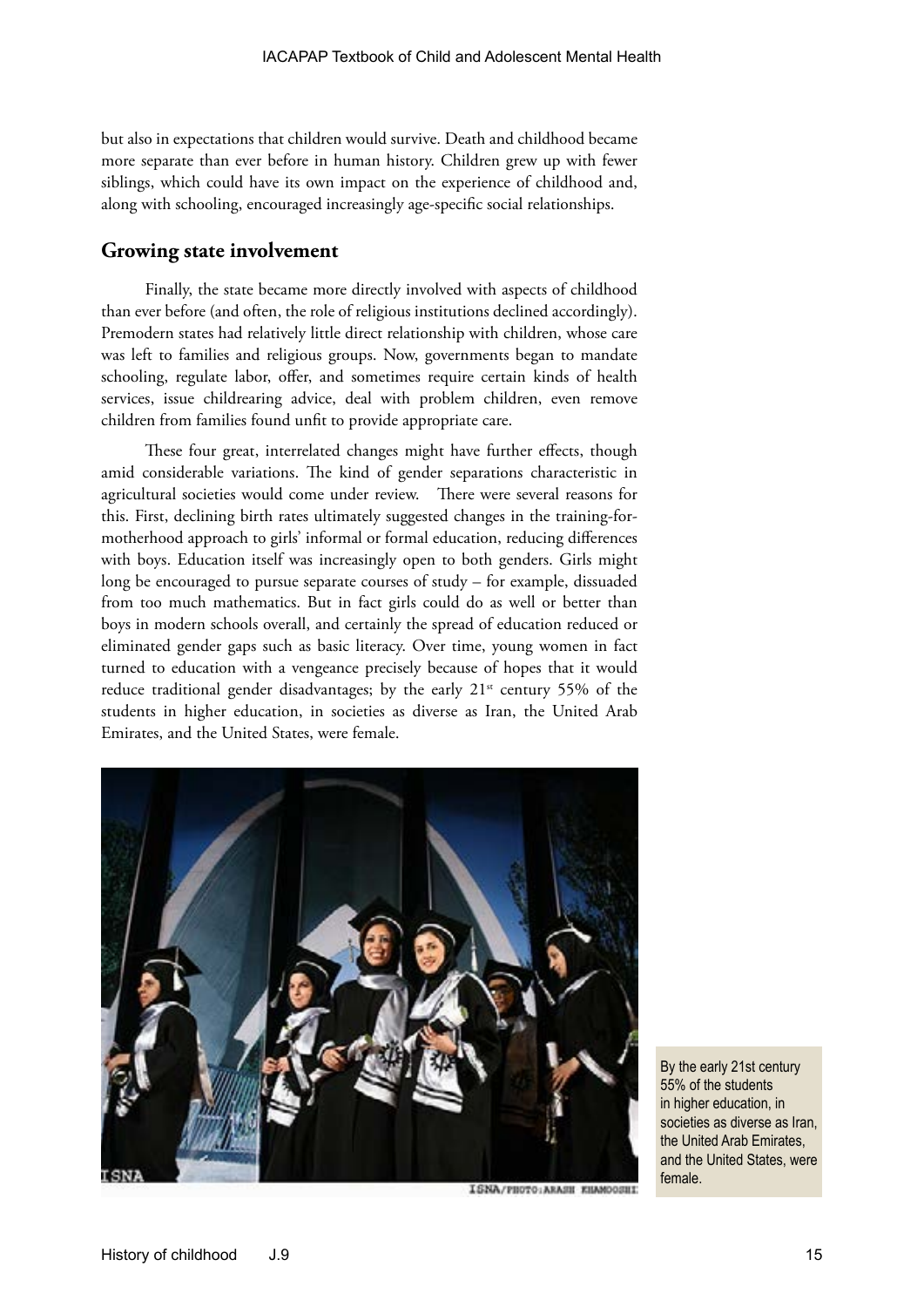Gender factors persisted in childhood, as in Chinese or Indian preference for male children that led to disproportionate numbers of girls in orphanages and (possibly) some renewed female infanticide. Many Islamic societies saw new resistance to girls' education, including attacks on schools and students by extremists. Overall, however, gender factors in childhood declined without disappearing, in connection with the wider shifts away from agricultural patterns.

#### **Adolescence**

Historians have also speculated about a global spread of the ideas and concepts associated with adolescence. The idea of adolescence emerged in the West in the  $19<sup>th</sup>$  century, partly as a result of increasing research on children. The idea corresponded with longer periods of schooling and dependence for teenagers, initially particularly in the middle classes, and also with increasingly early onset of puberty, probably as a result of better nutrition, and heterosexual contacts. The concept explained some more difficult features of characteristic adolescent behavior, and it also might encourage some such features as older children sought to live up to stereotypes. A youth consumer culture began to emerge as early as the late 19<sup>th</sup> century around consumer products such as cheap, sensationalist books and, by the mid-20th century, music and film. All of these features might help create at least elements of adolescence across cultural boundaries (Fass, 2006; Gillis, 1974; Wegs, 1989).

Certainly new ideas about childhood encouraged some common policies beyond the enforcement of school attendance or efforts to provide better medical care to pregnant women. Many societies, for example, such as Japan, developed the idea of special treatment for juvenile offenders, which contradicted more traditional practice which had lumped criminals regardless of age.

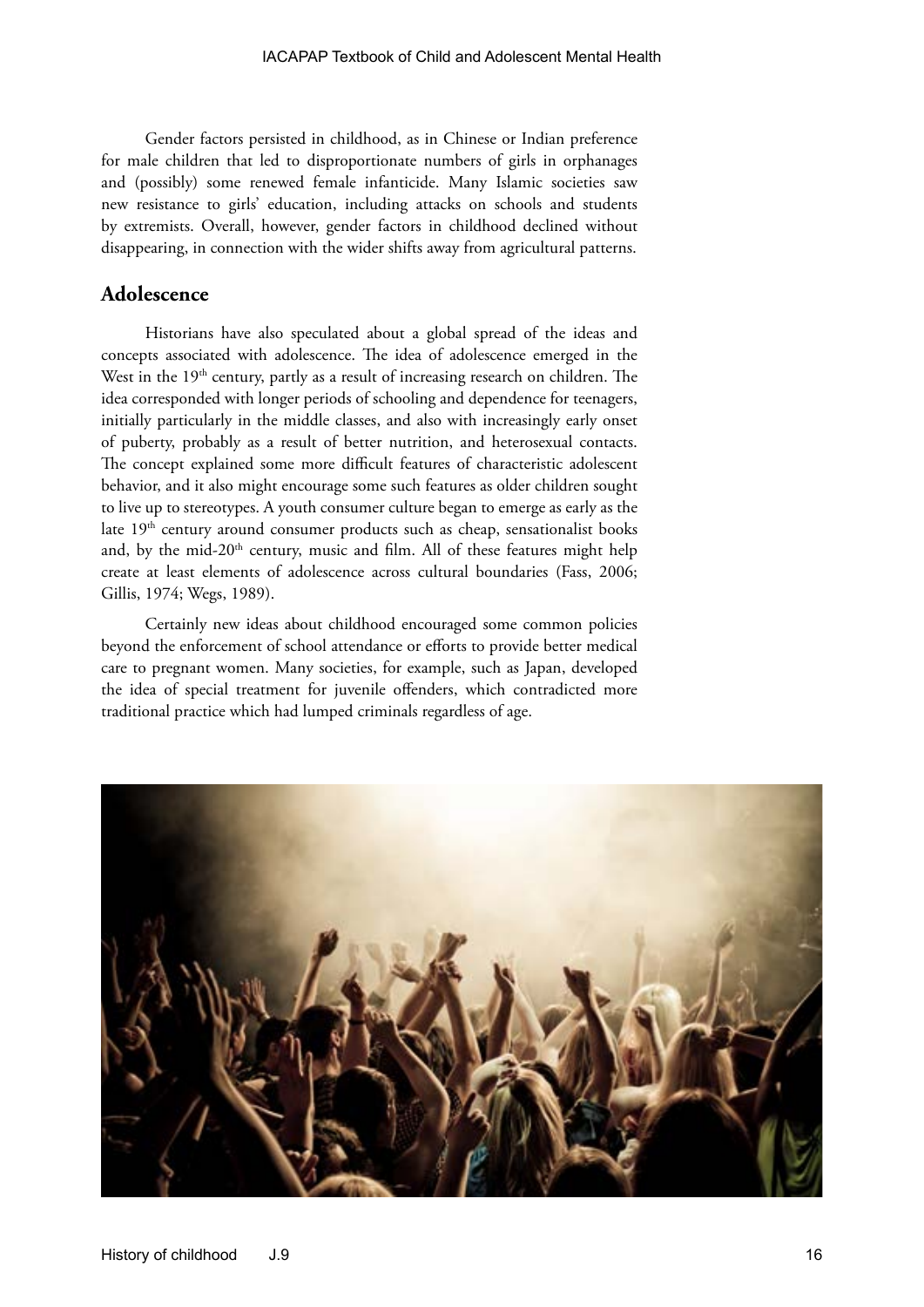#### **PROCESSES OF CHANGE: THE WEST**

Many historians would worry about too much emphasis on common features of modern childhood, urging more attention to the persistence of earlier traditions – as in gender preferences – and the importance of significant regional differences. They would warn against overuse of a largely Western model. One way to introduce greater nuance is to note the different timing and specifics of changes away from agricultural patterns of childhood.

Fundamental changes in childhood first developed in Western Europe and in "settler societies" like the United States and Australia. As the initial centers of industrialization and new types of commercial agriculture, these regions began to experience some of the new pressures on child labor or the need for greater access to education by the early to mid-19<sup>th</sup> century. Initial legislation limiting some forms of child labor began to be introduced by the 1830s and 1840s. National school systems and, gradually, school attendance requirements emerged during the middle decades of the century. On another front, middle-class families began to take the lead in reducing birth rates, in some cases as early as the 1790s, as they sought to adjust family size to new economic and demographic realities. These regions were also the first to experience a full demographic transition. By the 1880s, declining birth rates began to be matched by dramatic reductions in infant mortality. Between 1880 and 1920 the "Western world" saw infant mortality drop from 20%-30% to 5% or less, thanks to improving living standards and new efforts in public health. By the early  $20<sup>th</sup>$  century Western childhood had been substantially transformed. Child labor was now rare (in the United States, the second decade of the  $20<sup>th</sup>$  century saw peak rates, but then very rapid decline as laws banned the use of children not only in factories but in virtually all economic sectors). School attendance was almost universal, at least through the primary grades. And the pattern of low birth rate/low death rate became firmly established in virtually all social classes.

These various changes in Western childhood were accompanied, indeed preceded, by important new ideas about children. As an offshoot of the scientific revolution of the 17<sup>th</sup> century, leading thinkers, headed by John Locke in Britain, began to reconsider some of the standard Christian or Protestant concepts of childhood. Locke fought against the idea of original sin, arguing that children were "blank slates", open to improvement and enlightenment through education. By the later 19<sup>th</sup> century, guided by Enlightenment gurus such as Jean-Jacques Rousseau, this blank slate approach had morphed into a positive statement of children's basic goodness and innocence. And, gradually, some of these concepts began to gain a hold in wider popular culture. In the new United States, for example, mainstream Protestant churches conducted vigorous debates over the original sin/innocence dichotomy in the early decades of the century, emerging with a clear victory for the innocence proposition though with an Evangelical minority clinging to earlier ideas about sinfulness (Stearns, 1994).

From these new ideas, in turn, came a number of further shifts. Childrearing advice, increasingly taken out of the hands of churchmen, altered. In the United States, from the 1820s onward, mainstream manuals began to insist on the importance of avoiding fear in disciplining children. Interest in insisting on obedience began to decline in favor of an attempt to view children as part of an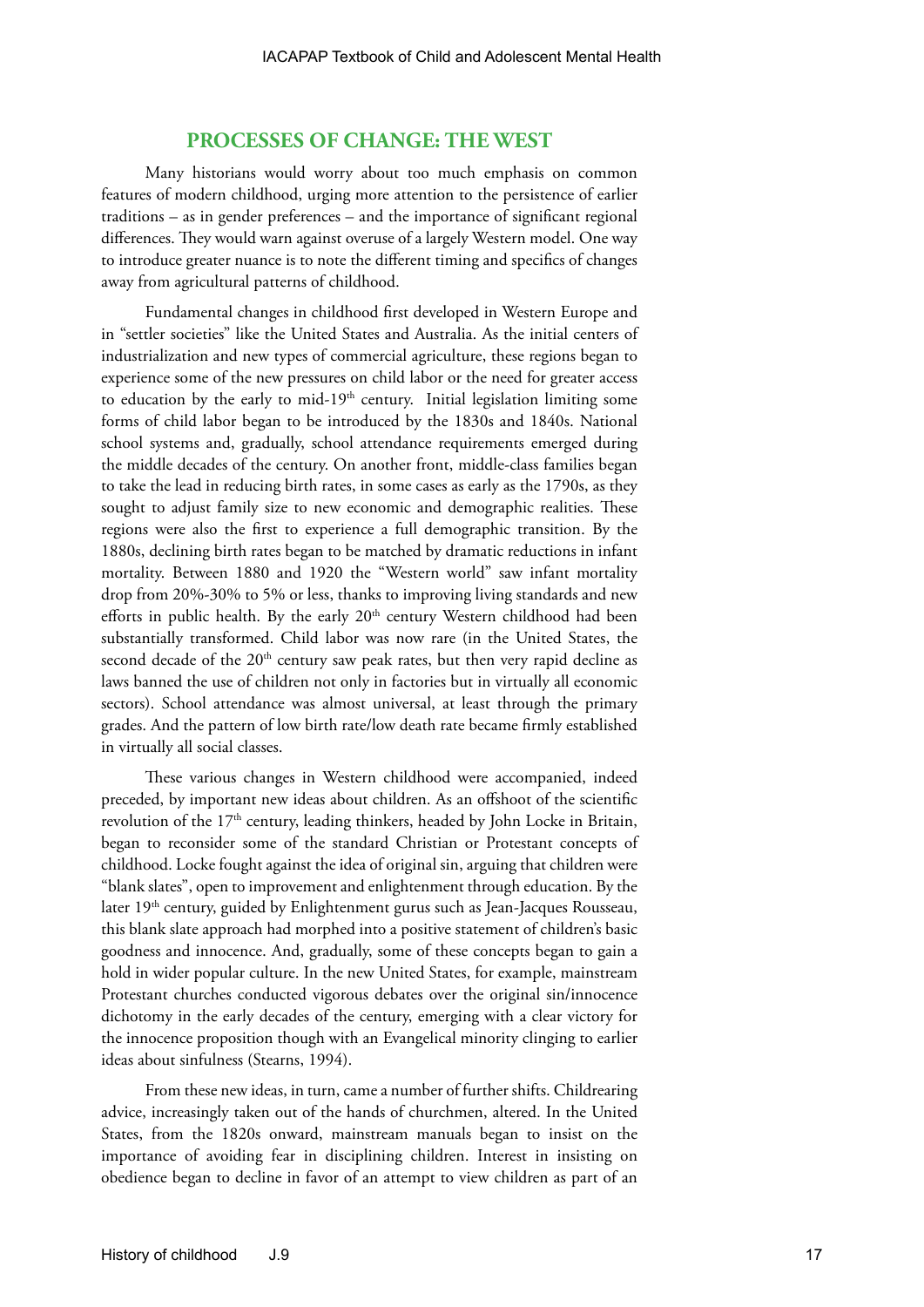emotionally-rewarding, loving family; children in turn were now increasingly urged to be cheerful. Traditional efforts to shame children began to yield (though more slowly in school settings than in middle-class families), in favor of an inculcation of guilt. On a wider scale, these new ideas about children underwrote important changes in law. By the later  $19<sup>th</sup>$  century, reformers were successfully promoting the need to treat juvenile offenders as a separate category from adult criminals. Juvenile courts and treatment centers began to proliferate.

Obviously, for many Westerners, reformers and ordinary families alike, key changes could seem part of a common package. New ideas about children, for example, readily supported the expansion of school requirements, which also made sense in an increasingly industrial economy. Lower birth rates responded to economic changes, but also to beliefs that parents owed children more sensitive and loving attention. Equally obviously, however, the Western "package" might look different to other societies, as the need to sponsor significant social change became more widely recognized. Here, historians have explored more complex patterns, in which some standard developments were accompanied by significant regional distinctiveness.

#### **OTHER PROCESSES OF CHANGE**

#### **Japan**

Japan began its great reform process at the end of the 1860s. Reconsideration of childhood was explicitly involved, as Japanese leaders sought to figure out what elements of the new Western pattern were essential, particularly in order to promote industrialization.

Two elements quickly emerged. First, new attention was devoted to public health measures, in order to promote population strength. Infant death rates began to drop, ultimately in a pattern similar to that in the West. Second, expansion of education was essential: not only Western example, but also considerable Confucian commitment to schooling facilitated Japanese action here. The result was the 1872 law mandating universal primary education for boys and girls alike. Obviously the sweeping measure took time to implement and there was some peasant resistance to the imposition. By the 1890s however literacy was widely established in the relevant age groups, and the Japanese were also expanding into further secondary and technical options (Stearns, 1998; Uno, 1999).

Measures of this sort brought childhood into more explicit focus than ever before, particularly at the political level. One historian has argued that the result – rather like what Ariès once claimed for the West – was an unprecedented recognition of childhood as a special state, clearly separate from adulthood. Other spillovers included new government efforts to provide childrearing advice; traditional family wisdom could not be trusted. And interest in special identification and treatment for juvenile delinquents emerged as well.

But this was not simply the Western model transferred. The Japanese did not move to limit birth rates as quickly as the West had done. This aspect of the demographic transition would be completed only after World War II. In Japan, as in many other parts of the world outside the West, mortality reductions came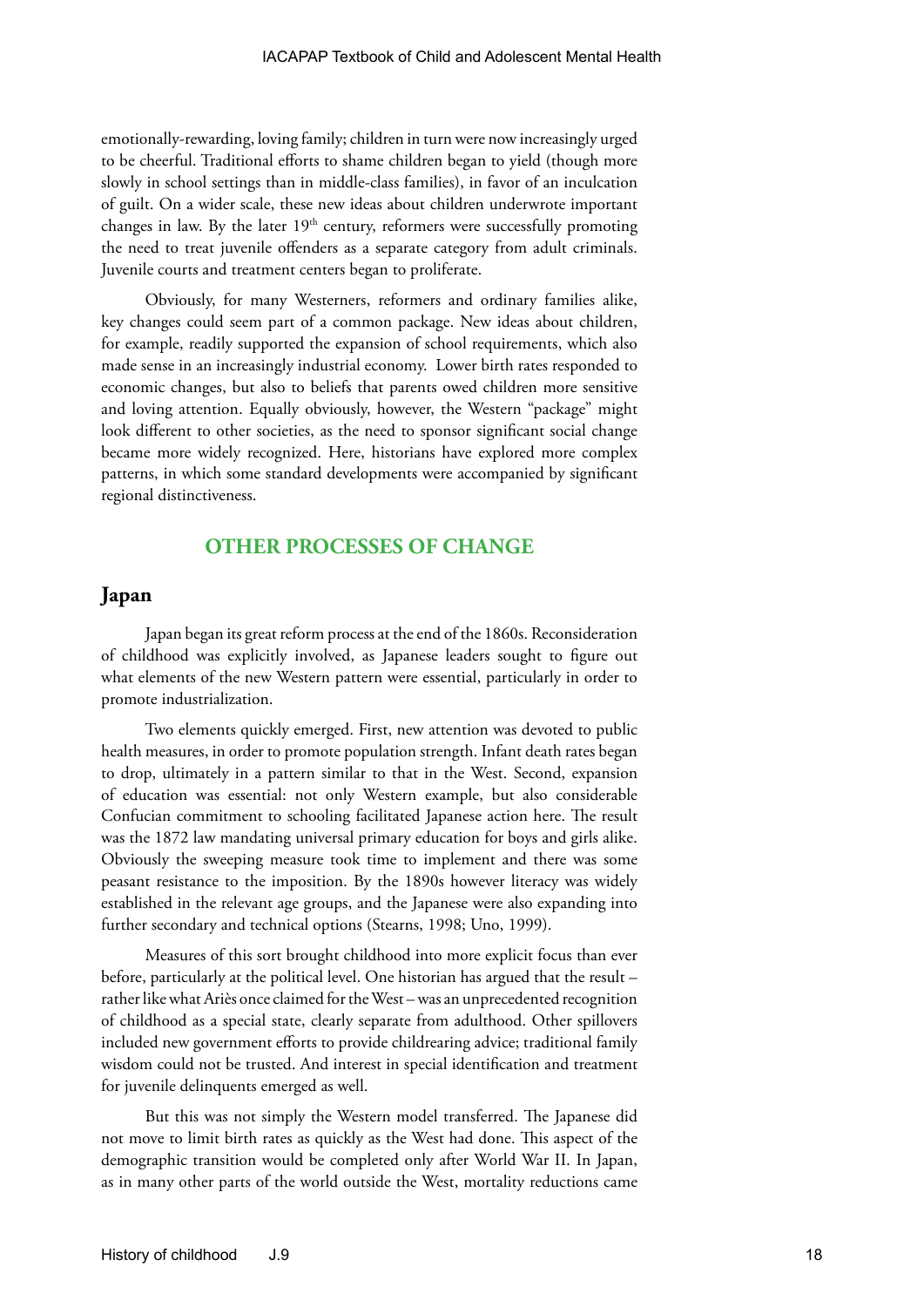first, birth rate adjustments later. Japanese leaders were also at pains to seek special Japanese values for children, even amid new education and growing emphasis on modifying Confucianism by a greater valuation for science and technology. By the 1880s, educational leaders clearly established the importance of teaching nationalism, group loyalty, and reverence for the Emperor as alternatives to what was seen as excessive Western individualism among children.

#### **Communist countries**

Yet another model for childhood change came from communist regimes in the 20<sup>th</sup> century. Both in Russia and later in China, communist revolutionaries turned surprisingly quickly to childhood after they gained political control. Motives were twofold: a general desire to revamp childhood as a means of promoting industrialization, but also an interest in shaping children, apart from their parents, toward communist values and loyalty (Chan; 1985; Kelly, 2007; Kirschenbaum, 2001).

Elements of this program were quickly recognizable. New attention to public and maternal health began to reduce infant death rates. By 1960, infant mortality rates in the Soviet Union had dropped well below 5%, a 900% reduction since 1917. Education received equally prompt attention. A Decree on the Eradication of Illiteracy, issued in 1919, ushered in a rapid expansion of schools from the nursery level on up. Schooling quickly became a core component of childhood. In China, primary education enrollments would triple during the 1950s alone, a huge investment for a still-poor nation.

Communist regimes at the same time sought their own definitions of childhood, within what might be seen as a standard modern model. Debates over birth control could be fierce. The Soviet Union, under Stalin, opted for rather conservative family policies including encouragement to large families. In fact, parents increasingly chose otherwise, amid the pressure of urban housing and expanding industrialization, and a fairly standard demographic transition resulted. China of course was different, continuing to encourage high birth rates until 1978, then dramatically reversing course with the one-child policy.

Communist regimes sought to maintain some commitment to work as part of childhood, while imposing clear limits on conventional child labor. Communist youth groups did labor service. Government efforts to inculcate new values involved more explicit attacks on parental authority than had been common either in Japan or the West, though the results were not always predictable.

#### **China's One Child Policy**

This policy—sometimes described as the boldest experiment in population control in history was established in 1979 to limit China's population growth. The policy applies particularly to Han Chinese (91% of the population) living in urban areas. Should this policy remain in place, China is expected to achieve zero population growth by 2025. Critics of the policy point to its undesirable social consequences, such as China's skewed gender ratio—currently there are about 113 boys born for every 100 girls (globally the ratio is about 107 boys born for every 100 girls)—along with abandonment of female infants and infanticide, or the aging population. The 4-2-1 (four grandparents, two parents, one child) family pattern that ensues is also seen as a potential problem.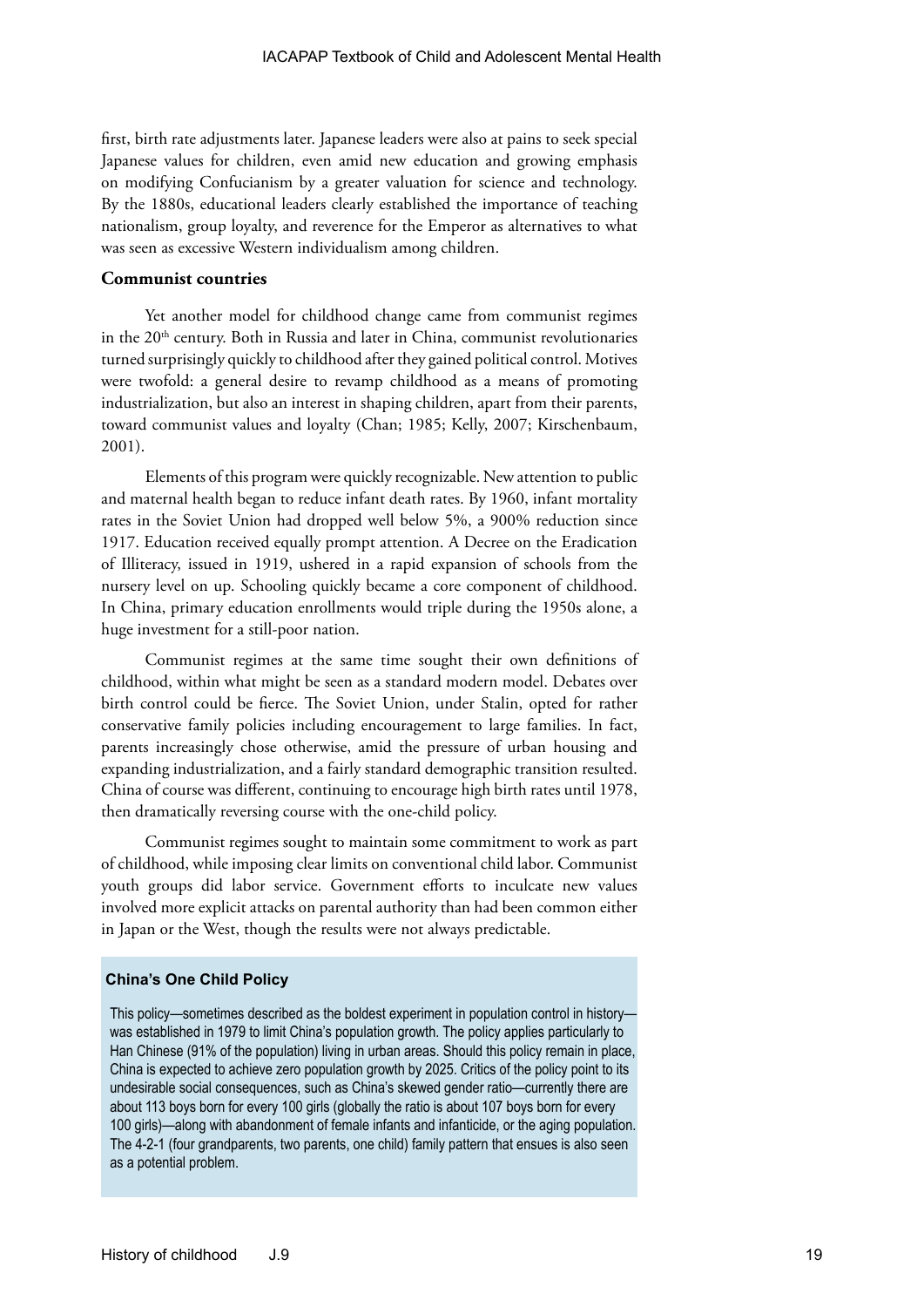## **Other parts of the world**

Patterns of change in other parts of the world, particularly over the past halfcentury, have reflected a mixture of standard emphases, particularly on expanding education; regional value systems, such as Islam in many parts of the Middle East; and often the constraints of incomplete industrial development.

Latin America, for example, moved more gradually toward some of the key changes in childhood. Urban and rural poverty constrained the process of change and in some cases religious factors – for example, vigorous priestly opposition to birth control – entered as well. Many Latin American countries also inherited from colonial times a fairly high rate of illegitimate births, which could introduce some instabilities for children as well. Yet change did occur. Schooling spread steadily and by the 21<sup>st</sup> century Latin American literacy rates were above global averages. Many Latin American countries experienced the demographic transition by the 1970s with sharply falling birth rates (Hecht, 1998; Scheper-Hughes & Sargent, 1998).

South and Southeast Asia remained noteworthy into the early 21<sup>st</sup> century for the high and sometimes rising rates of child labor, against overall global trends. Many parents continued to find child labor both normal and essential, resisting pressures for schooling. High levels of competition prompted many small businesses to seek cheap workers. Only after 2000 did this region begin to display the more common modern pattern of reduced child labor and growing rates of school attendance.

The basic theme is clear: for many decades, most regions of the world have introduced or begun to introduce important changes in childhood. The result however was not a completely standard pattern, as local values, levels of economic and political development, and other factors created important variants on the process of change.

## **CHILDHOOD IN CRISIS**

The fairly complex, often gradual, movement away from the standard patterns of agricultural childhood is not, of course, the only modern phenomenon to trace in dealing with the recent history of childhood. At various points from the 19<sup>th</sup> century to the present, other developments have taken precedence.

In reviewing the history of childhood over the past century, two points deserve particular emphasis. First, the global economy has generated new pressures and deteriorations for certain groups of children, along with the larger emphasis on education and the decline in mortality. And second, other dislocations have created their own dynamic in certain key regions, clearly superseding the more general changes in modern childhood (Goodenough & Immel, 2008; Hecht, 1998; Schlemmer, 2000; Singer, 2006).

We have already seen that the decline of child labor has not been uniform. Multinational companies are not, in the main, direct exploiters of child workers, but they may commission local producers who depend on child workers to keep costs down. More traditional local industries, pressed by international competition, may similarly make working conditions more severe for their child workers. The



Click on the picture to watch a one-hour lecture by - Professor Hugh Cunningham on "What's happened to Childhood?" (50:03)

"Our understanding of childhood is shaped by two narratives. The first describes how children underwent horrific experiences in the factories and mines of the Industrial Revolution, but were then rescued for an increasingly 'healthy and happy' childhood. The second, dominant since the 1970s, tells how childhood is getting worse, becoming 'toxic', the deaths of James Bulger, Victoria Climbié and Baby P evidence for it. How far do these narratives about childhood reflect the reality of the lives of children past and present?"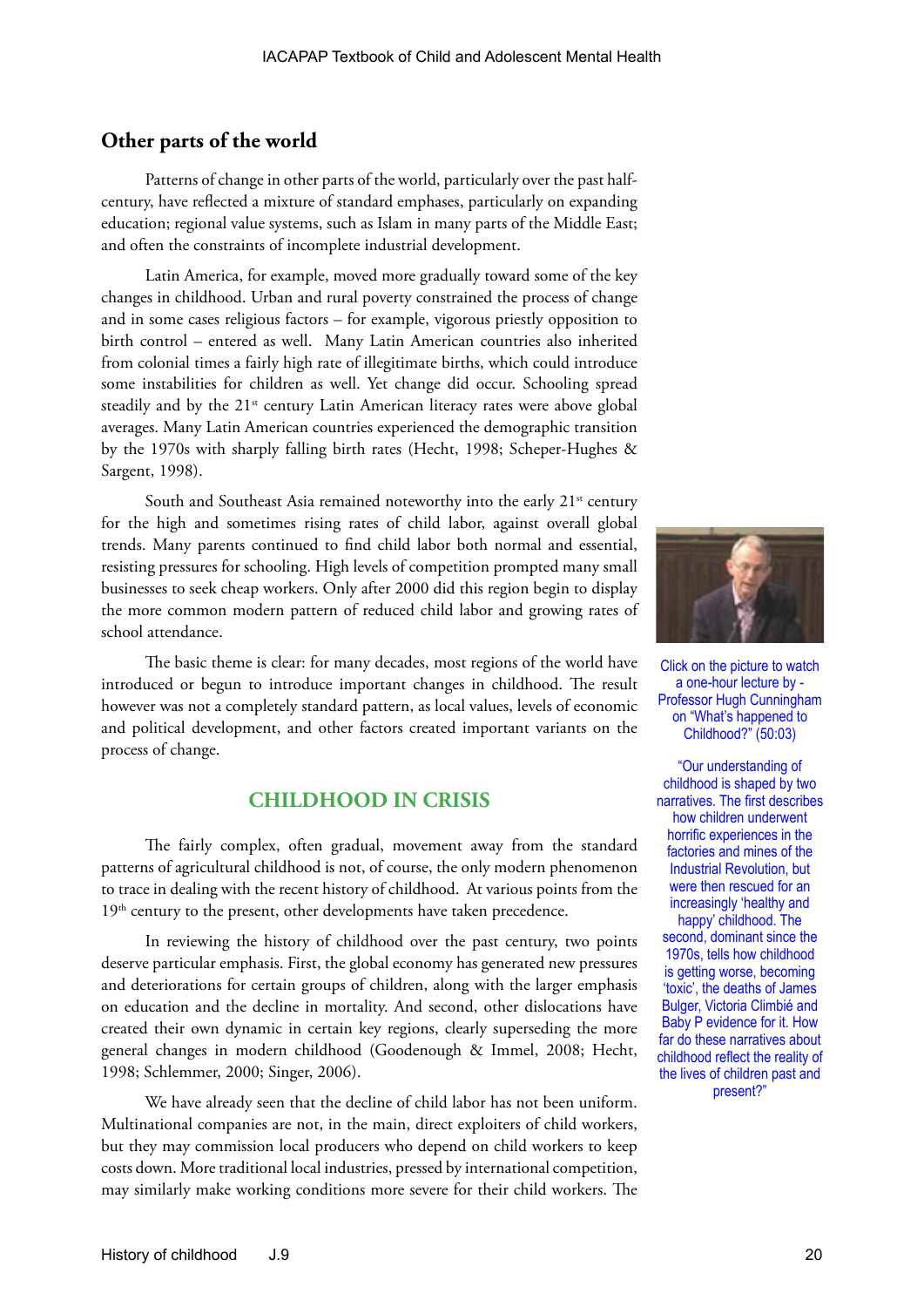

Photograph of Bibb Mill No. 1, Macon, GA, by Lewis Hine for the National Child Labor Committee, 1/19/1909.

carpet industry in India, for example, now organized in factories, depends heavily on the work of children, often migrants, some sold to the employer, working 15 hour days in confined quarters.

Increasing economic inequality within key societies may bear on children directly. The point needs careful treatment. Over the past two decades or more, income inequality has been dropping in the world as a whole, thanks to industrial growth in places like China, Brazil and India; this was what has helped support new health measures and expanded schooling. But within these countries, and in many others, an impoverished sector of the population has often become poorer. Even in industrial countries like the United States, the expansion of poverty has disproportionately affected children (with up to a quarter falling below the poverty line, according to some estimates).

The impoverishment of a portion of the child population in contemporary world history generates deteriorations in child health and nutrition, even as overall global standards may improve. It drives some parents to extreme measures, such as selling some children into the expanding global sex trade or trying to market some of their bodily organs. Growing poverty may also expose children to random violence, as gangs take over sections of cities or countries. Death of children by violence, and wider fears of violence, would become a fact of contemporary life in some United States cities and also in parts of Central America.

Children have also been disproportionately affected by another key development in contemporary world history, the erosion of civilian-military distinctions in cases of outright conflict. The change began to become visible in the 1930s and with the growth of aerial bombardments as part of military operations. Attacks on civilians by Franco's German and Italian allies during the Spanish Civil War provided one example, as did the widespread assaults on civilians in Japan's invasion of China. The Holocaust, notoriously, targeted children extensively.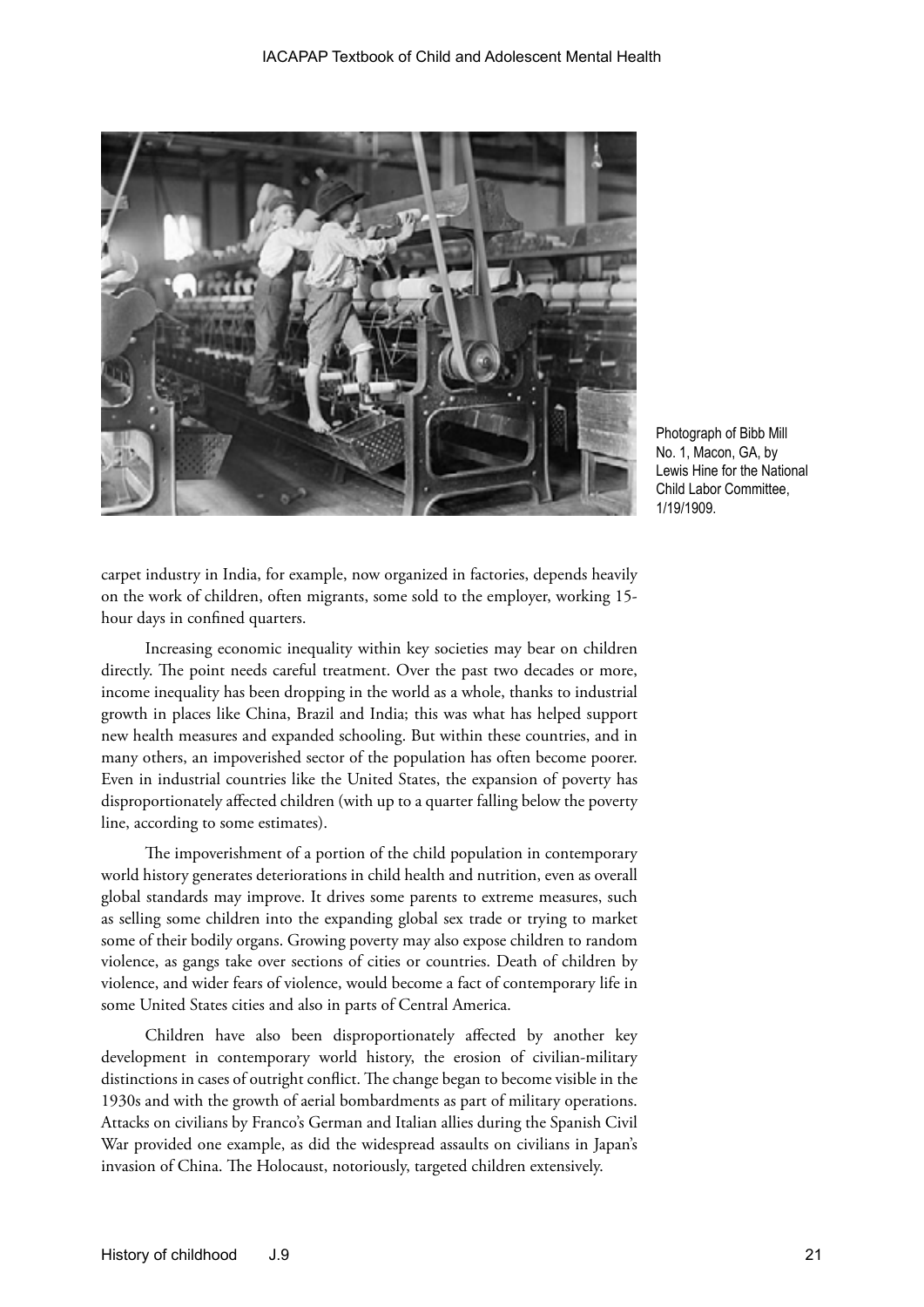And this pattern has continued, in many outright wars and in internal civil violence alike. Attacks on civilians became a standard feature in Israeli-Palestinian conflicts, with offenses on both sides. Warfare in the former Yugoslavia, during the 1990s, involved extensive civilian casualties, exacerbated by attacks on certain groups in the name of ethnic cleansing. Ethnic cleansing in Cambodia deliberately targeted children, with pits filled with the bodies of hundreds of children killed. A third of all those killed in civil strife in the Congo have been under five, and paramilitary forces also often deliberately maimed children (particularly girls), by cutting off arms as well as rape. Growing use of land mines posed dangers for children even after wars ended. The list is long and it continues to expand.

Overall, it has been estimated that 150 million children have been killed by military violence worldwide, since the 1970s, and another 150 million maimed. Other estimates hold that 80% of the victims of collective violence in this same period have been women and children.

Wars have always had the potential for dislocating civilian populations, but this impact too has tended to expand. Blurring the line with civilian populations and deliberate attacks on certain ethnic, religious or national groups clearly exacerbate the potential here. Many children, with or without other family members, have been forced to flee conflict scenes. In many refugee camps in the later  $20<sup>th</sup>$  century, up to 65% of the population might consist of children. Poor material conditions, lack of systematic schooling, and the possibility of sexual or other violence are common companions in the life of child refugees.



The modern history of childhood involves two groups of children divided by economic conditions and exposure to collective violence.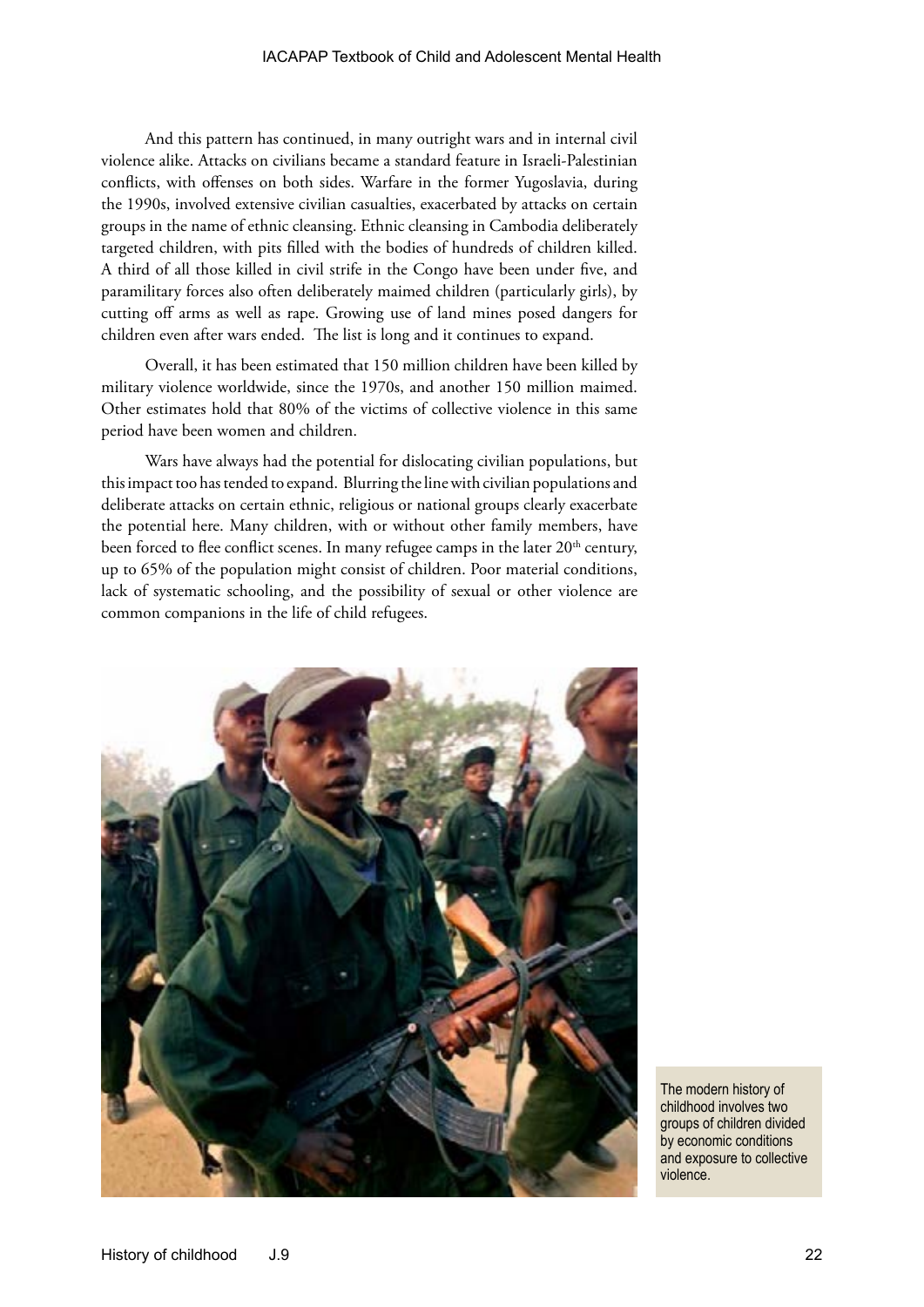And of course children themselves are sometimes pressed into conflicts. The growing use of child soldiers, particularly in civil strife in Africa, drew growing international attention and reproof.

International agencies have tried, certainly, to provide assistance, and international groups have formally condemned child soldiering, rape, and other extreme acts as contrary to children's rights. Individual children, supported as refugees or even given opportunities to emigrate, have sometimes found happy endings.

On the whole, however, the modern history of childhood involves two groups of children divided by economic conditions and exposure to collective violence or its wider results. In some key cases – Iraq during and between two wars; some regions in Africa – the results have actually reversed modern trends directly, with rising rates of child mortality and declining rates of education. In the case of some African regions the impact of disease, particularly the AIDS epidemic of the late 20<sup>th</sup> century, has contributed to these trends as well.

#### **PROBLEMS FOR CONTEMPORARY CHILDREN**

Economic divisions and war already complicate the recent world history of childhood, confounding any facile optimism about the benefits of modernity. Another fascinating set of issues affecting children who are not impoverished or direct victims of war is equally intriguing. This section sketches a number of child maladies that form part of modern history, where historical research in fact sheds light directly on the problems themselves and where, arguably, interdisciplinary inquiry can lead to further understanding in the future.

- It became already clear in the 19<sup>th</sup> century that modern conditions could promote new psychological problems in certain children. In Western Europe and the United States, a number of teenagers and young adults, almost exclusively female, became afflicted with *hysterical paralysis*, confined to their beds despite no discernible physical cause. The disease was new (initial cases appeared in the  $18<sup>th</sup>$  century) and may have been a response to some of the stringent standards placed on middle-class girls as part of respectable domesticity. The disease would virtually disappear by the 1920s, perhaps because gender restrictions yielded.
- More durably, doctors in several Western countries began from the 1860s onward to identify cases of *anorexia nervosa*, mainly in middle-class girls and young women. The disease seemed to differ from earlier outbreaks of religiously-inspired food denial. In its initial phases preceded the adoption of slenderness styles in fashion, though by the 20<sup>th</sup> century these would play a growing role. Apparently, the phenomenon reflected a desire for rebellion against family, particularly maternal control, but in a situation where parental attention was framed in terms of loving affection (laced with encouragement to eat well), and so could not be protested directly. *Anorexia nervosa* rates would go up and down for several decades, but remain an important issue for a minority of young people in affluent societies (Brumberg, 2000).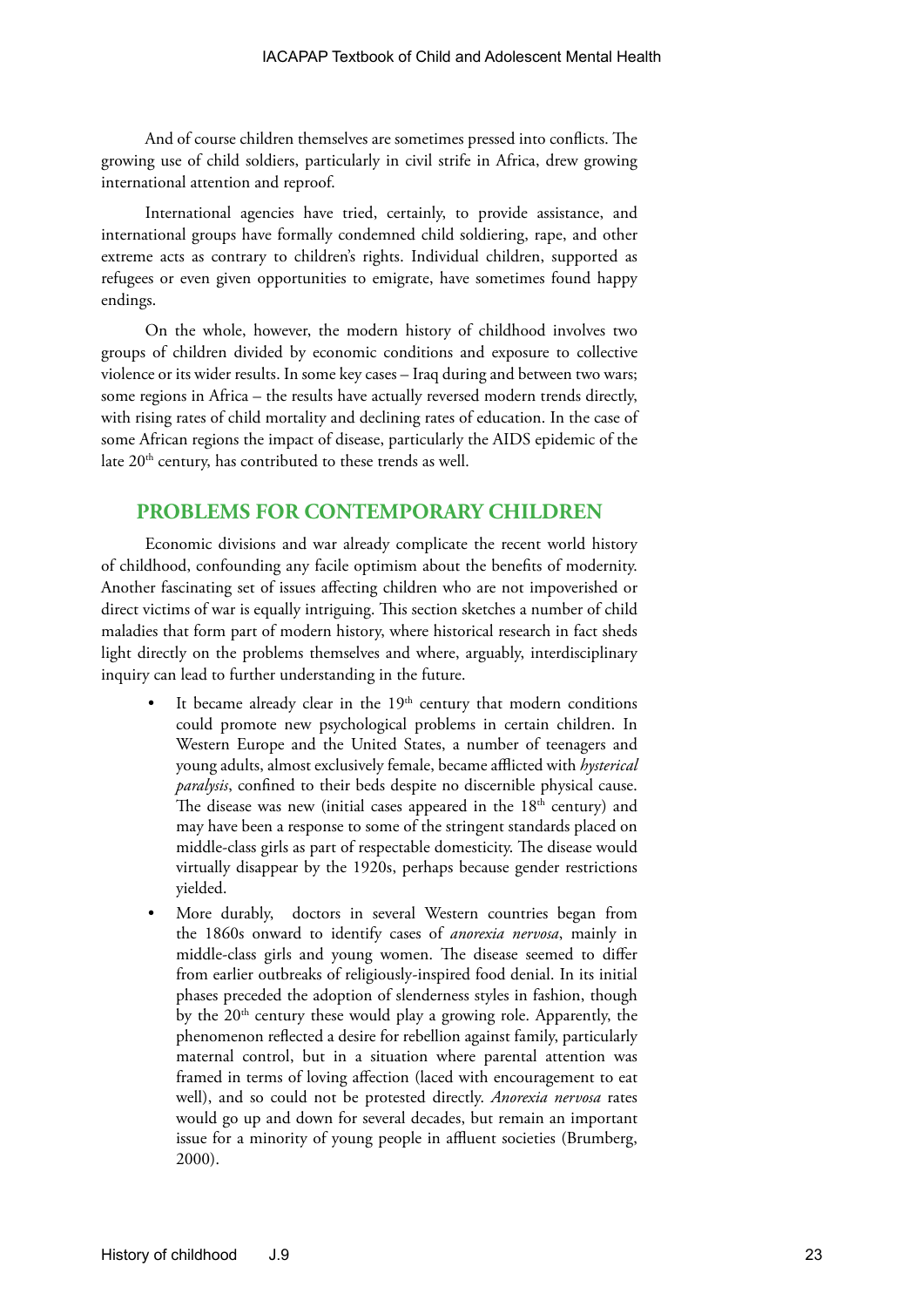- New ailments cropped up in association with children's role in consumerism. New concepts of *boredom* reflected the increasing expectation for active entertainment, and increasingly (particularly by the 20<sup>th</sup> century) children could use boredom claims as a way to plead for more adult indulgence. *Kleptomania* began to be identified by the later  $19<sup>th</sup>$  century, an indication of new shopping arrangements with the rise of department stores, but also a new lust for unnecessary goods. Initial kleptomaniacs were disproportionately adult, middle-class women, but the disease would spread to teenagers, again in affluent societies, during the course of the 20<sup>th</sup> century.
- Rigorous school demands provoked new problems. An early identification of what would come to be called *attention deficit disorder* emerged in Germany in 1856, but discussion of the issue became more common from the 1920s onward. After World War II a perceived increase in the school problems of overactive children (particularly boys) led to greater impatience by parents and teachers, while new drugs, headed by Ritalin® (methylphenidate), became available. Use of prescription medicine to help children cope with school problems proved increasingly common, particularly in the United States. Another school-related disorder cropped up in Japan, called *hikikomori*; thousands of children annually proved unable to leave home and function normally (Stearns, 2004).
- *Childhood obesity* won growing attention from the later  $20<sup>th</sup>$  century onward. Headed by a large and growing minority in the United States, Australia and most parts of Western Europe, weight problems soared. The problem resulted from increasing reliance on commercial snacks and fast foods, with large portions; an increasingly sedentary lifestyle that combined passive school attendance with immersion in television watching and computer games. While the problem originated in the affluent West, it spread rapidly among middle-class families in China, India, and even urban Africa.
- A global increase in *asthma* rates among children began to be reported from the 1980s onward, and the trend has continued. Explanations vary: some researchers believe that modern standards of cleanliness created households that were too dust-free depriving young children of adequate opportunities to develop immunities. Other explanations focus on over-medication of respiratory problems in young children, as in inhalers used for wheezing. Pollution may be involved, but not in a simple way: studies in West and East Germany in the 1980s (the latter measurably more polluted) showed higher asthma rates in the West.
- Perhaps most troubling was the apparent rise of *depression* among children. The disease was first identified in the West in the 1820s, initially called "lypemania" and described as a "sadness which is often debilitating and overwhelming." Use of the term depression began in the 1850s. Diagnoses became increasingly common from the 1920s onward; some authorities claim that rates doubled in urban societies in the second half of the 20<sup>th</sup> century. Here was a case, almost surely, in which modern circumstances including greater family instability joined a new capacity to label and diagnose in producing distinctive increases. Several studies suggest contrasts between more traditional community settings (rural Canada, Indian villages) and urban lifestyles

"One morning when he was 15, Takeshi shut the door to his bedroom, and for the next four years he did not come out. He didn't go to school. He didn't have a job. He didn't have friends. Month after month, he spent 23 hours a day in a room no bigger than a king-size mattress, where he ate dumplings, rice and other leftovers that his mother had cooked, watched TV game shows and listened to Radiohead and Nirvana. 'Anything,' he said, 'that was dark and sounded desperate.'" Jones M. NYTimes, January 15, 2006)

*Hikikomori* (pulling inward, being confined) is a Japanese term to describe a severe form of social phobia common in Japan. Adolescents (and adults) with this condition refuse to leave their house, attend school or participate in social activities.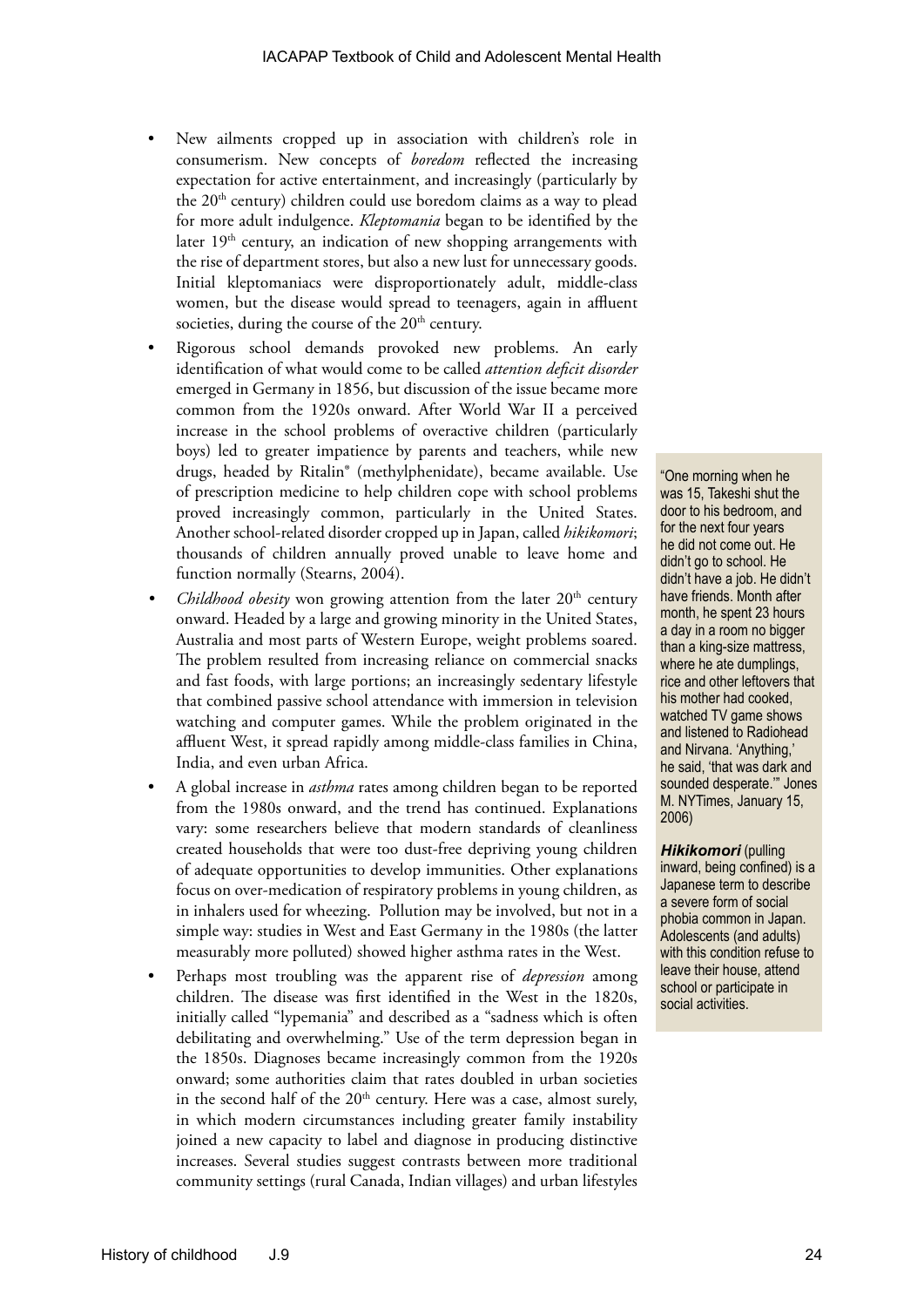

in generating a higher incidence. Rates in industrializing settings like Mexico and South Korea rose particularly rapidly after 1960. While children were not initially a key group for depression, diagnosis began to become increasingly common by the later  $20<sup>th</sup>$  century – and with this, another source of increasing medication for those who suffered. For reasons less clear – though more careful diagnosis was surely involved here as well – rates of autism and related disorders also increased (Kleinman & Good, 1986; Stearns, 2012).

• Modern psychological issues of this sort shaded off into almost certainly increasing *suicide* rates for a troubled minority of children,

"I don't want to talk to anybody. I don't want to do anything. I don't even have the will to pick up the phone. Just what am I supposed to do?"

*Welcome to NHK!* was a novel, comic book and cartoon about the life of a *hikikomori*. (Copyright Tatsuhiko Takimoto 2004, Kendi Oiwa 2004. Published by Kadokawashoten.)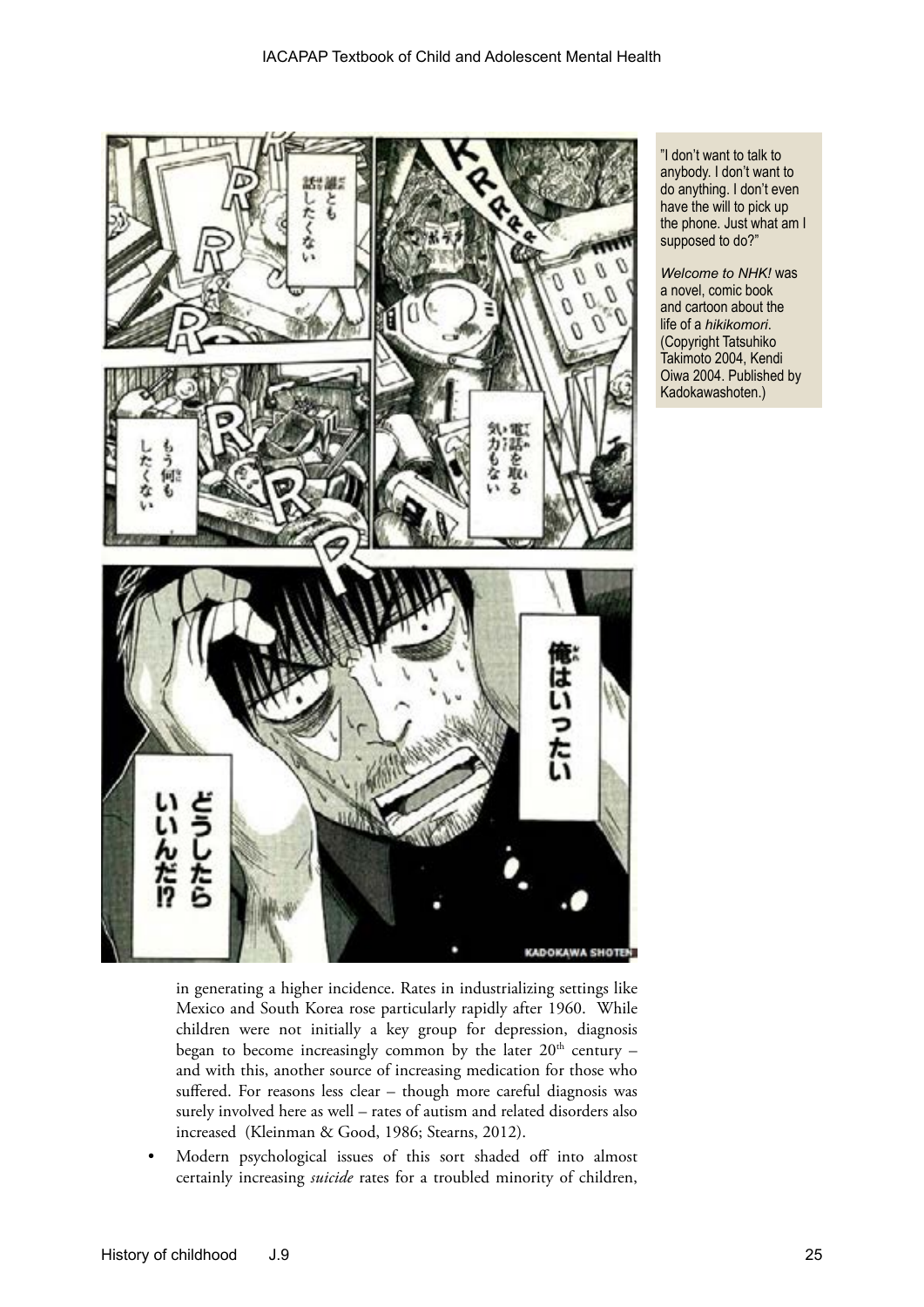specially adolescents. Japan, South Korea and the United States showed particularly high growth in suicide rates, though in some cases, after the 1980s, improvements in awareness and in counseling services seem to have helped to stabilize this problem.

The modern history of childhood thus displayed complex patterns of change, in which some widely-hailed benefits, such as the reduction of mortality, operate amid an impressive array of new signs of distress, physical but particularly mental.

#### **GLOBALIZATION AND CHILDHOOD**

Many of the trends in modern childhood reflect increasing global contacts and active imitation of developments like extensive schooling or public health. Arguably, however, contact patterns intensified from the second half of the 20<sup>th</sup> century onward in the network that came to be called globalization. This resulted from new technologies, like satellite communication and jet travel; but also from new policies, from the establishment of a somewhat more effective international body, the United Nations, to agreements on monetary coordination. Increasingly, virtually all societies decided to participate in the growing array of contacts; by 2014 only North Korea really held out.

Globalization had two additional impacts on childhood besides encouraging some common health provisions and educational measurements. Though not entirely new, a system of global consumerism that embraced children actively arose, and the expanding human rights movement began to include rights for children, despite the many barriers involved.

Children's consumerism expanded in new ways from the late  $19<sup>th</sup>$  century onward. Even earlier, materials expressly designed for children began to emerge in industrial societies, for example in the category of children's books. In the late 19<sup>th</sup> century the practice of giving children allowances began to develop in the West, which in turn encouraged various commercial agents to seek to sell some goods to children directly; at the same time, middle-class parents began to feel a need to buy more items for their offspring. Early in the  $20<sup>th</sup>$  century, the practice of providing dolls or other items, even to infants, came under some debate, with conservatives warning against encouraging too much reliance on the acquisition of things; but consumerism continued to expand.

Global elements emerged by the 1920s, as export-minded producers began to expand their market. By this point Japanese and United States manufacturers led the world in the creation of new toys and games, a position these nations have maintained ever since. The establishment of companies like Disney, also in the 1920s, led to the marketing of movies for children. After World War II, Disney Worlds would provide yet another target for child-centered family consumerism. The parks became beacons for international tourists.

Consumer fads for children developed, again across national boundaries though conditioned of course by available wealth. Items like Barbie dolls (US) or Hello Kitty (Japan), or related imitations, were widely sought. Television shows such as Sesame Street were widely disseminated and translated, winning substantial audiences, for example, in countries like Egypt.



Click on the image to hear Professor Christopher Carlsmith summarise the history of childhood (9:10)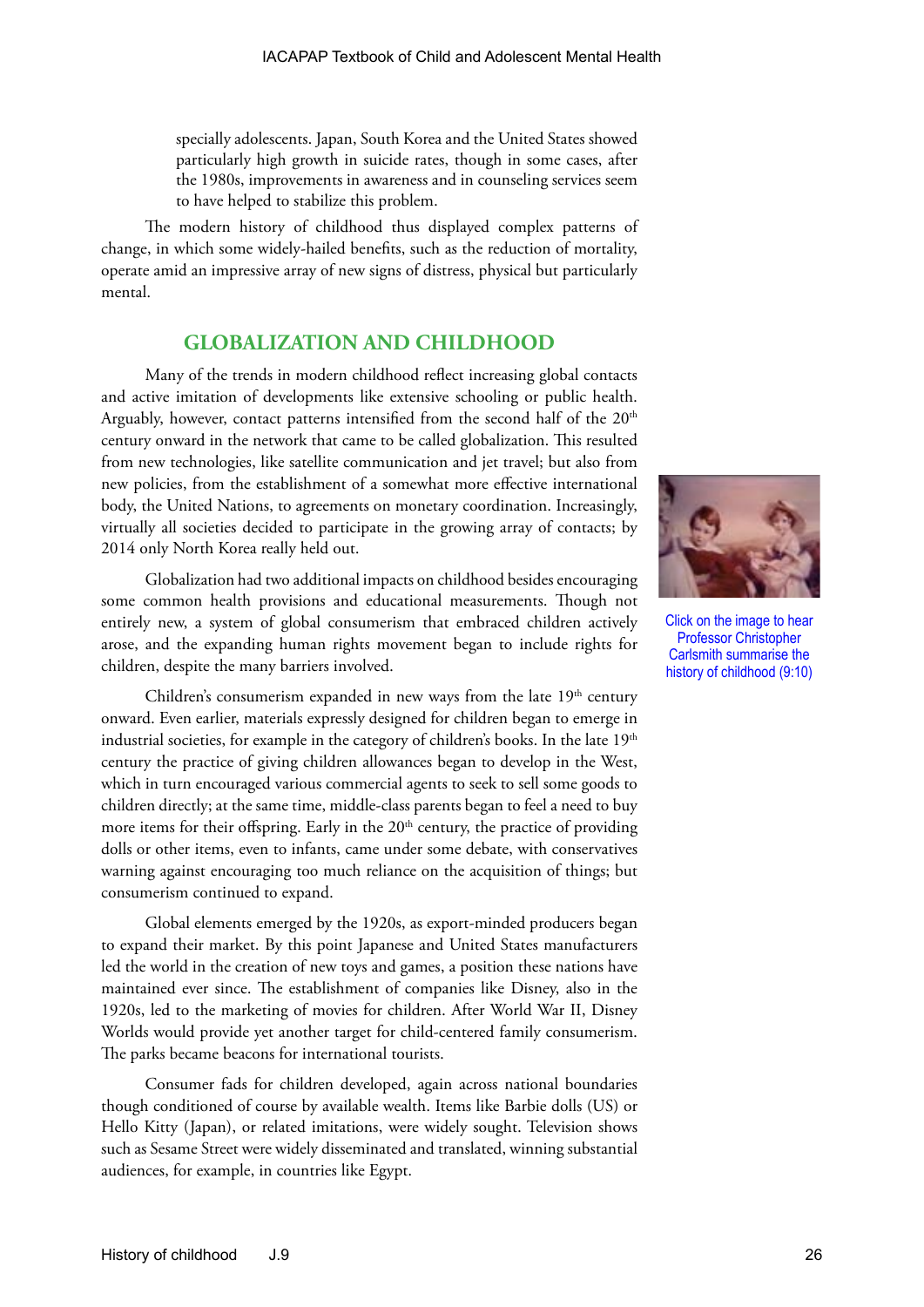Global consumer standards bore particularly on teenagers and young adults. The proliferation of American-style fast food outlets gave this group a social outlet independent from parents, a place to feel connected to global culture. This was precisely the benefit a Shanghai teenager noted, as he explained his preference for McDonalds – not the food itself, which he admitted he didn't like as much as home cooking. Music styles for teenagers similarly spread widely, encouraged by global concert tours and satellite television. South Korean and Japanese, as well as British and American groups won ecstatic audiences. Varying to some degree with regional culture as well as with levels of economic development, attachment to a global consumer community became an important aspect of later childhood.

The consumer evolution had interesting implications for parents and other adult authorities. Most obviously, commercial productions for children provided signals often independent of family control. They promoted the consolidation of age-based peer groups. Parental, government and religious authorities developed substantial anxieties about these outcomes, and various measures were introduced to limit the external influences, but tensions persisted.

Advancing consumerism also promoted (and ultimately reflected) a growing belief that children should be actively entertained as part of responsible parenting. The spread of birthday celebrations was a revealing symptom. "Happy birthday", an American tune devised in the 1920s, was widely translated, and middle-class urban families in many countries began to lavish increasing attention on related parties and gifts for their offspring. This was a dramatically new tradition in many cultures, as in China, but it gained ground among consumer-minded parents. Commercial agencies sprang up in cities in China, the United Arab Emirates and elsewhere, to assist parents with the festivities. Overall, the increasing attention to children as consumers responded to international example: it could be to compensate children for the effort they were meant to put into their studies, and it became a means of demonstrating affection. Reductions in birth rates facilitated more spending on the individual child and, at the same time, may have made the individual child more precious (Cross, 1997; Cross & Allison, 2006; Skelton & Valentine, 1998; Stearns, 2010).

#### **CHILDREN'S RIGHTS**

The effort to promote children's rights as part of a larger global human rights agenda expressed a different facet of globalization, gaining great attention but possibly with less direct impact on actual childhoods than consumerism had generated. The idea of children's rights clearly challenged many of the basic standards of agricultural societies, which had insisted on the primacy and independent authority of parents. Of course this authority had been limited somewhat by religious rules – as in Islamic protection of the property of orphans, or the efforts by all the missionary religions to prevent infanticide – and even more by community oversight, which often guarded against abuse. But the notion that children have rights was novel and, not surprisingly, it developed both gradually and incompletely.

The first reference to children's rights came in a pamphlet by the British radical Thomas Spence, in the 1790s; children deserved protection against poverty and abuse. The idea of rights advanced somewhat in the  $19<sup>th</sup>$  century, particularly

The proliferation of American-style fast food outlets gave teenagers a social outlet independent from parents, a place to feel connected to global culture.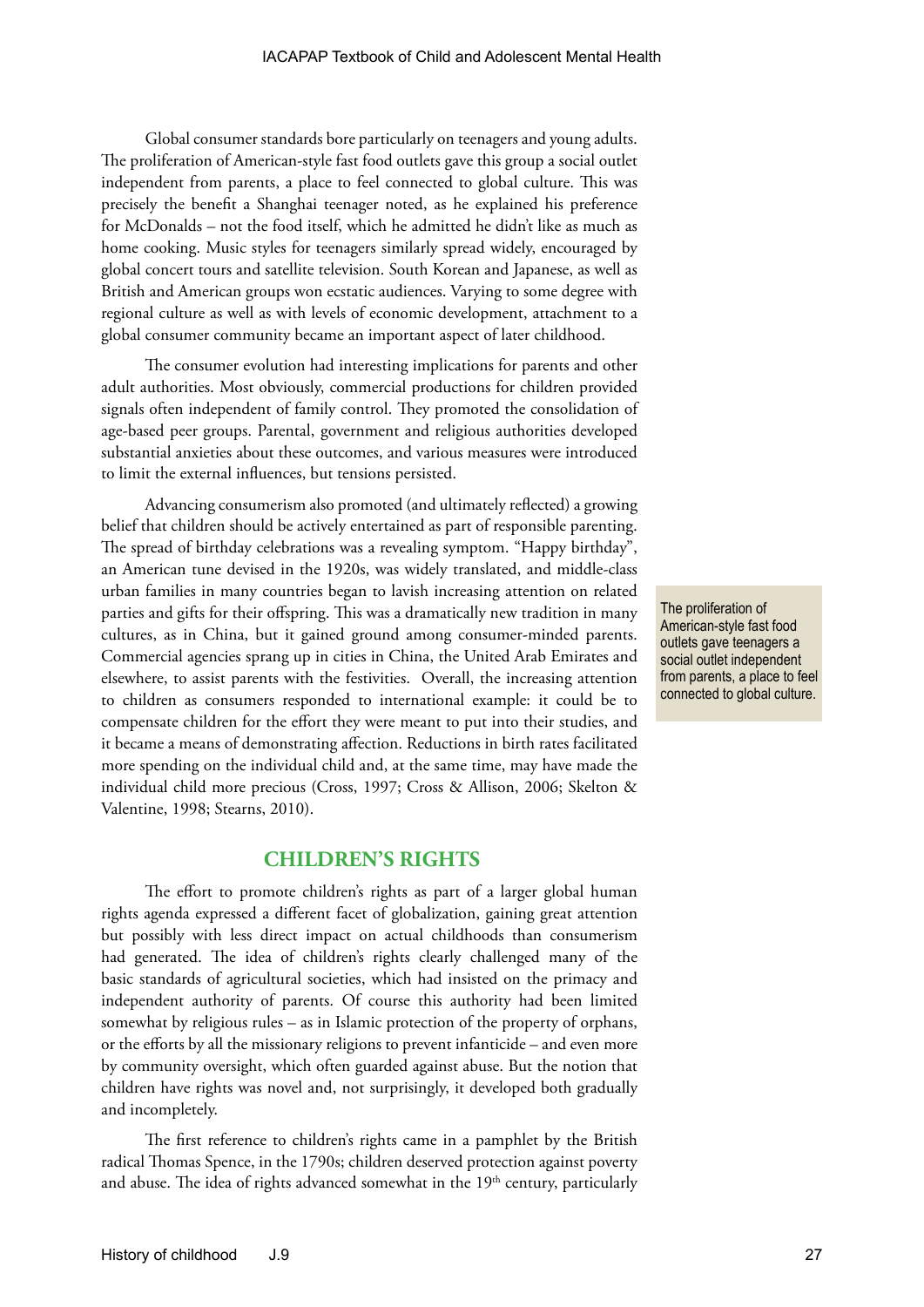in industrial countries, attached to laws against child labor or requirements for education. Thus Horace Mann, the American reformer, declaimed that "a human being is not attaining his full heights until he is educated." Ideas about special treatment for juvenile delinquents could imply another category of rights. Reform movements in other countries – for example, the growing movement in China against footbinding, which gained ground from the later 19<sup>th</sup> century, also reflected an expansion of the range of protections offered to children.

It was not until the  $20<sup>th</sup>$  century, however, that notions of children's rights became more formal and began to extend, at least in principle, across national boundaries. Ellen Key, a Swedish school teacher, published a book called *The Century of the Child* in 1900. Widely translated, the book essentially called attention to the many ways that even leading societies were falling short in what they owed their children. Growing concern stimulated global campaigns against child labor: this became a key theme of the *Save the Children* movement launched by the Englishwoman Eglantyne Jebb, initially inspired by the horrors of World War I. The new International Labor Office, linked to the League of Nations, began an arduous effort to win agreement on banning work for all children under age 15 (Alaimo & Klug, 2002; Christina, 2009; Mason, 1996). Jebb herself sponsored a pioneering *Declaration of the Rights of the Child*, in 1923. This stressed that children should have the first call on relief efforts in any kind of disaster; they should be protected against poverty and ill-health; delinquents should be redeemed; children generally should be educated and shielded from exploitation. Other rights statements emerged in the interwar decades, spurred also by the commitment of the Soviet regime to children's rights in areas like schooling (part of the Soviet constitution of 1936). In 1943 Franklin Roosevelt included children's rights, particularly to education, for the first time as he sketched the American vision of a postwar world.

Various international programs to provide relief to children during and after World War II, and the establishment of the United Nations, furthered the movement. The General Assembly expanded on Jebb's declaration in 1959, while proclaiming a Universal Children's Day. Children had rights to medical care, material and mental development including free primary education; they should not work "before an appropriate age"; they had, interestingly, the right to be happy and to be loved.

Many new national constitutions now included statements on children's rights. A growing movement won the abolition of the death penalty for children convicted of crimes (the United States adopted this measure only in the 21<sup>st</sup> century, noting the new international standards). Other rights provisions insisted that children not be forced to marry without their explicit consent (a provision that the People's Republic of China had pointedly inserted in their constitution).

Repeated attempts to win global agreement on a firmer rights statement long failed, particularly because several countries worried about the implications of a ban on child labor. The United States, nervous about binding international agreements in general, wanted to preserve the child labor of migrant agricultural workers; India opposed systematic measures. Only in 1989 was a United Nations Convention on the Rights of the Child finally adopted. It was a compromise measure, highlighting more extreme abuses. Thus it attacked sexual exploitation of

RIGHTS 
$$
\frac{1}{2}
$$
 INFANTS;

#### **Thomas Spence**

Thomas Spence (1750- 1814), one of nineteen children born to a poor Scottish family and without formal education, was the leading English revolutionary of his day, spending long periods in prison. He had a strong commitment to individual and press freedom and the common ownership of the land, and is credited with being the first to raise the issue of children's rights in his booklet "[The Rights of]( http://thomas-spence-society.co.uk/4.html
)  [Infants]( http://thomas-spence-society.co.uk/4.html
)".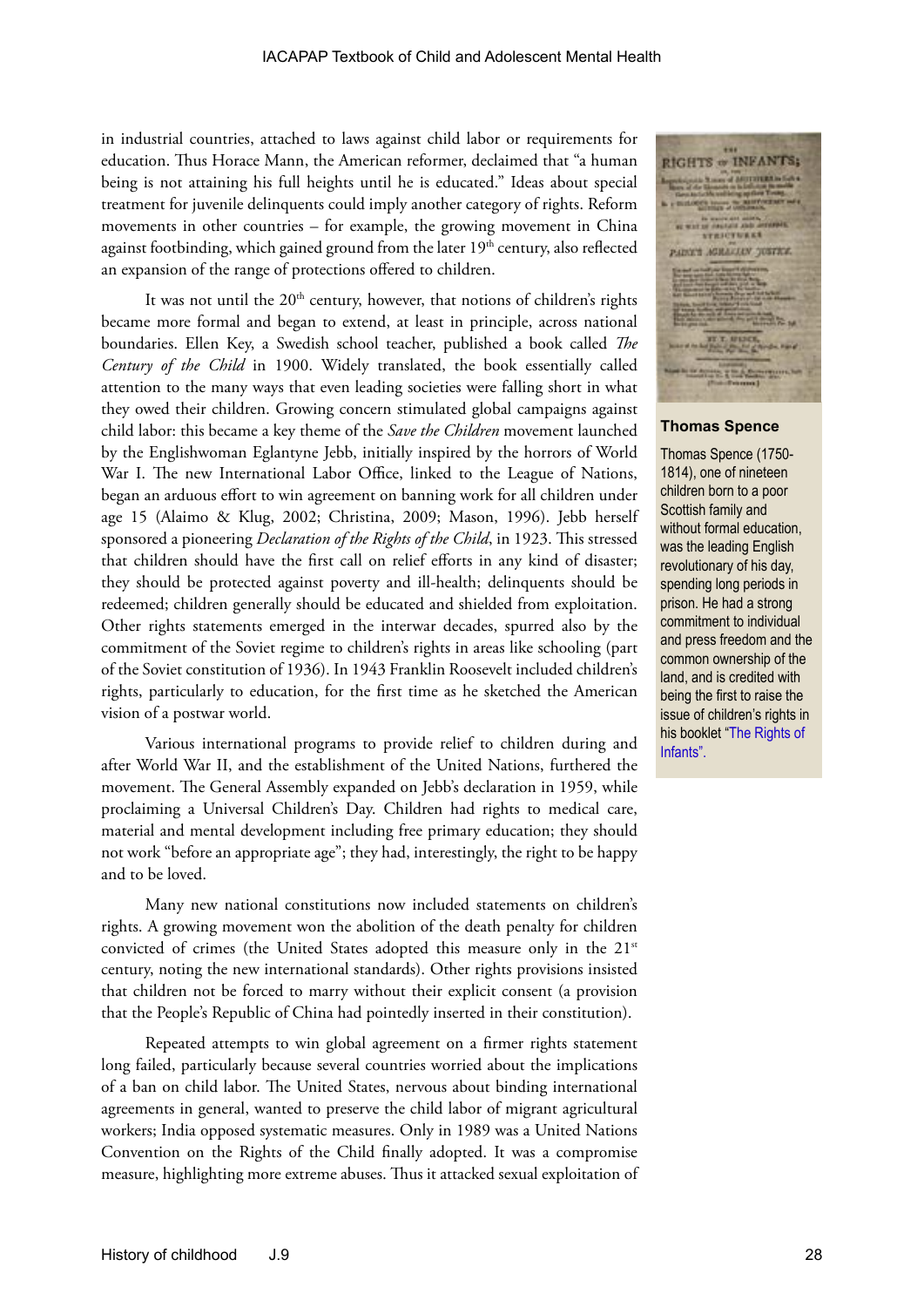children, capital punishment for children, the use of child soldiers, sale of children to pay off family debts, or more abusive forms of work (but not work in general). Still, supporters noted the importance of establishing that children did have rights as individuals, even against parents. And a really interesting provision, Article 12, sought to assure children "the right to express his or her own views freely" and be heard in any decision affecting the child. By 2012 all but three nations (Somalia, the United States, and South Sudan) had signed the Convention and most had also agreed to a modest further expansion in 2000 (see Chapter J.7).

## **CONCLUSION**

The past two centuries have seen massive changes in the nature of childhood and in the lived experiences of many children. The rapidity and recency of change apply even to countries where the process of altering agricultural practices began early; key issues still require adjustment, for example in the area of gender standards as part of the socialization of children. At the same time, regional differences of various sorts continue to complicate generalizations about the nature and impact of change. And the downsides of change, the emergence of new and often unexpected problems, obviously complicate evaluations as well.



Eglanyne Jebb founded the *Save the Children Fund* in England in 1919 to aid children in war-ravaged central Europe.

- Do you have questions?
- Comments?

[Click here to go to the Textbook's Facebook page to share your views about](https://www.facebook.com/pages/IACAPAP-Textbook-of-Child-and-Adolescent-Mental-Health/249690448525378)  the chapter with other readers, question the authors or editor and make comments.

**PLEASE GO TO APPENDIX J.9.1 FOR SELF-DIRECTED LEARNING EXERCISES**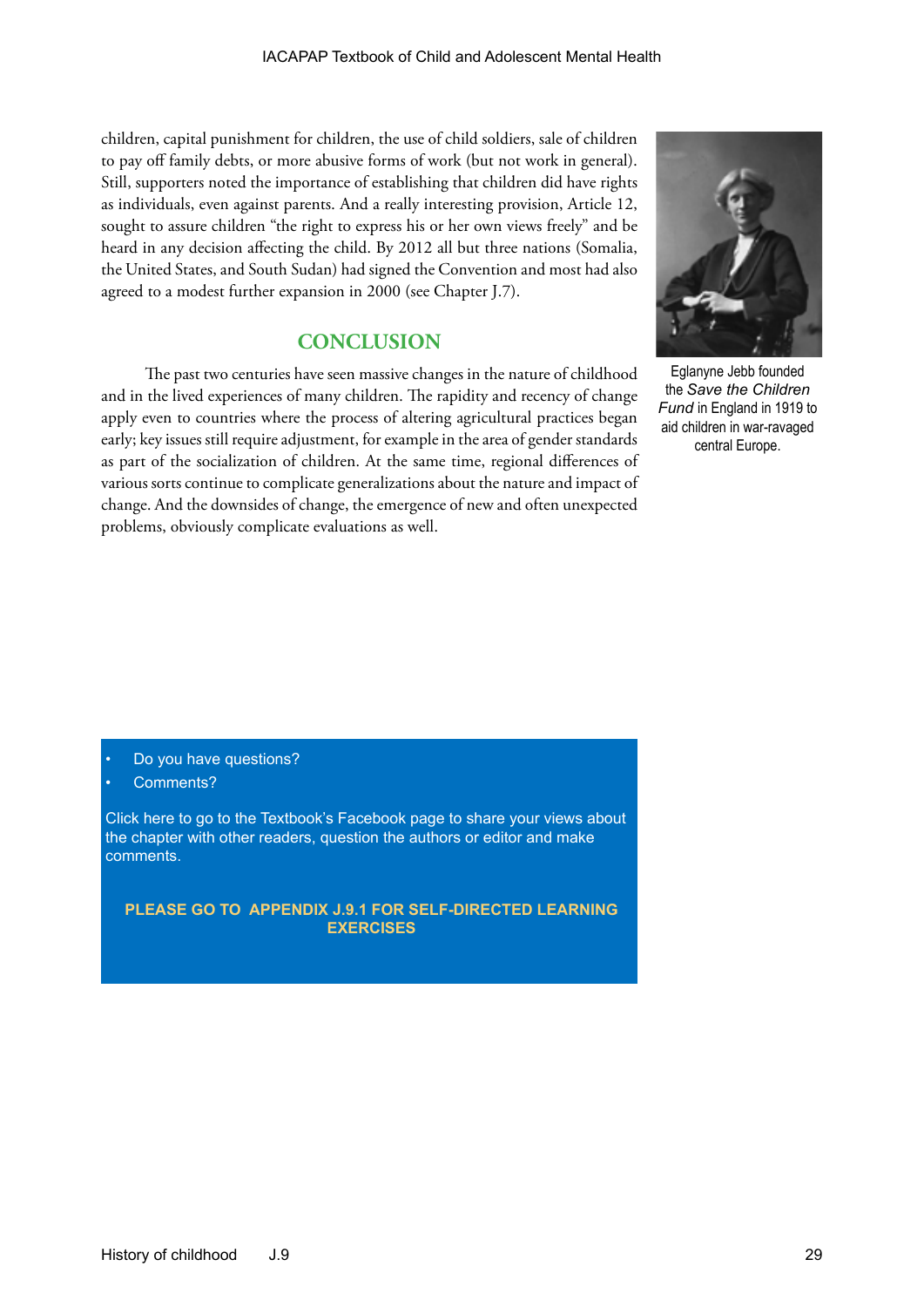#### **REFERENCES**

- Alaimo K, Klug B (eds) (2002). *Children as Equals: Exploring the Rights of the Child*. Lanham, MD: University Press of America.
- Ardren T, Hutsom SR (2006). *The Social Experience of Childhood in Ancient Mesoamerica.* Boulder, CO: University Press of Colorado.
- Ariès P (1962). *Centuries of Childhood: A Social History of Family Life*. New York: McGraw-Hill.
- Baxter JE (2005). *The Archeology of Childhood: Children, Gender, and Material Culture.* Lanham, MD: AltaMira Press.
- Browning DS, Green MC, Witte Jr J (eds). (2009). *Sex, Marriage and Family in World Religions.* New York: Columbia University Press.
- Burguière A, Klapish-Zuber C, Segalen M, Zonabend F (eds). (1996). *A History of the Family, I: Distant Worlds, Ancient Worlds.* Cambridge, MA: Harvard University Press.
- Brumberg JJ (2000). *Fasting Girls: The History of Anorexia Nervosa*. New York: Vintage.
- Cross G (1997). *Kids' Stuff: Toys and the Changing World of American Childhood.* Cambridge, MA: Harvard University Press.
- Cross G Allison A (2006). *Millennial Monsters: Japanese Toys and the Global Imagination*. Berkeley: University of California Press.
- Chan A (1985). *Children of Mao: Personality Development and Political Activism in the Red Guard Generation.* Seattle: University of Washington Press.
- Christina R (2009). *Tend the Olive, Water the Vine: Globalization and the Negotiation of Early Childhood in Palestine.*  Charlotte, NC: Information Age Publishing.
- Colon AR (2001). *A History of Children: A Socio-Cultural Survey Across Millennia.* Westport, CT: Greenwood Press.
- Creutziger C (1996). *Childhood in Russia: Representations and Reality.* Lanham, MD: University Press of America.
- Cunningham H (2005). *Children and Childhood in Western Society Since 1500,* 2nd edn. New York: Longman.
- Delumeau J (1990). *Sin and Fear: The Emergence of a Western Guilt Culture, Thirteenth-Eighteenth Centuries.* New York: St. Martin's.
- Demos J (1986). *Past, Present and Personal: The Family and the Life Course in American History.* New York: Oxford University Press.
- Ebrey P (1991). *Confucianism and Family Rituals in Imperial China: A Social History of Writing about Rites.*  Princeton, NJ: Princeton University Press.
- Fernea EW (ed). (1995). *Children in the Muslim Middle East.*  Austin: University of Texas.
- Fass P (ed) (2004). *Encyclopaedia of the History of Childhood,* 3 vols. New York: Macmillan.
- Fass P (2006). *Children of a New World: Society, Culture, and Globalization.* New York: New York University Press.
- Gil'adi A (1992). *Children of Islam: Concepts of Childhood in Medieval Muslim Society.* New York: St. Martin's.
- Gillis J (1974). *Youth and History: Tradition and Change in European Age Relations, 1770-Present.* New York: Academic Press.
- Goodenough E, Immel A (2008). *Under Fire: Childhood in the Shadow of War.* Detriot, MI: Wayne State University Press.
- Greven P (1991). *Spare the Child: the Religious Roots of Punishment and the Psychological Impact of Abuse.* New York: Knopf.
- Hartman M (2004). *Households and the Making of History: A Subversive View of the Western Past.* New York: Cambridge University Press.
- Hecht T (1998). *At Home in the Street: Street Children in Northeast Brazil.* Cambridge: Cambridge University Press.
- Heywood C (1988). *Childhood in Nineteenth-Century France: Work, Health and Education among the "Classes Populaires".* Cambridge: Cambridge University Press.
- Heywood C (2001). *A History of Childhood: Children and Childhood in the West from Medieval to Modern Times.*  Cambridge, UK: Polity Press.
- Hsiung P (2005). *A Tender Voyage: Children and Childhood in Late Imperial China.* Stanford, CA: Stanford University Press.
- Hunt D (1972). *Parents and Children in History: The Psychology of Family Life in Early Modern France.* New York: Harper and Row.
- Kelly C (2007). *Children's World: Growing Up in Russia, 1890- 1991.* New Haven, CT: Yale University Press.
- Kinney AB (1995). *Chinese Views of Childhood.* Honolulu: University of Hawaii Press.
- Kinney AB (2004). *Representations of Childhood and Youth in Early China.* Stanford, CA: Stanford University Press.
- Kirschenbaum L (2001). *Small Comrades: Revolutionizing Childhood in Soviet Russia, 1917-1932*. New York: Routledge.
- Kleinman A, Good B (eds). (1986). *Culture and Depression: Studies in the Anthropology and Cross-Cultural Psychiatry of Affect and Disorder*. Berkeley: University of California Press.
- Koops W, Zuckerman M (2003). *Beyond the Century of the Child: Cultural History and Developmental Psychology.*  Philadelphia: University of Pennsylvania Press.
- Lynch KA (2003). *Individuals, Families and Communities in Europe, 1200-1800.* Cambridge, UK: Cambridge University Press.
- Mason M A (1996). *From Father's Property to Children's Rights.*  New York: Columbia University Press.
- Maynes MJ (1985). *Schooling in Western Europe, A Social History.*  Albany: State University of New York Press.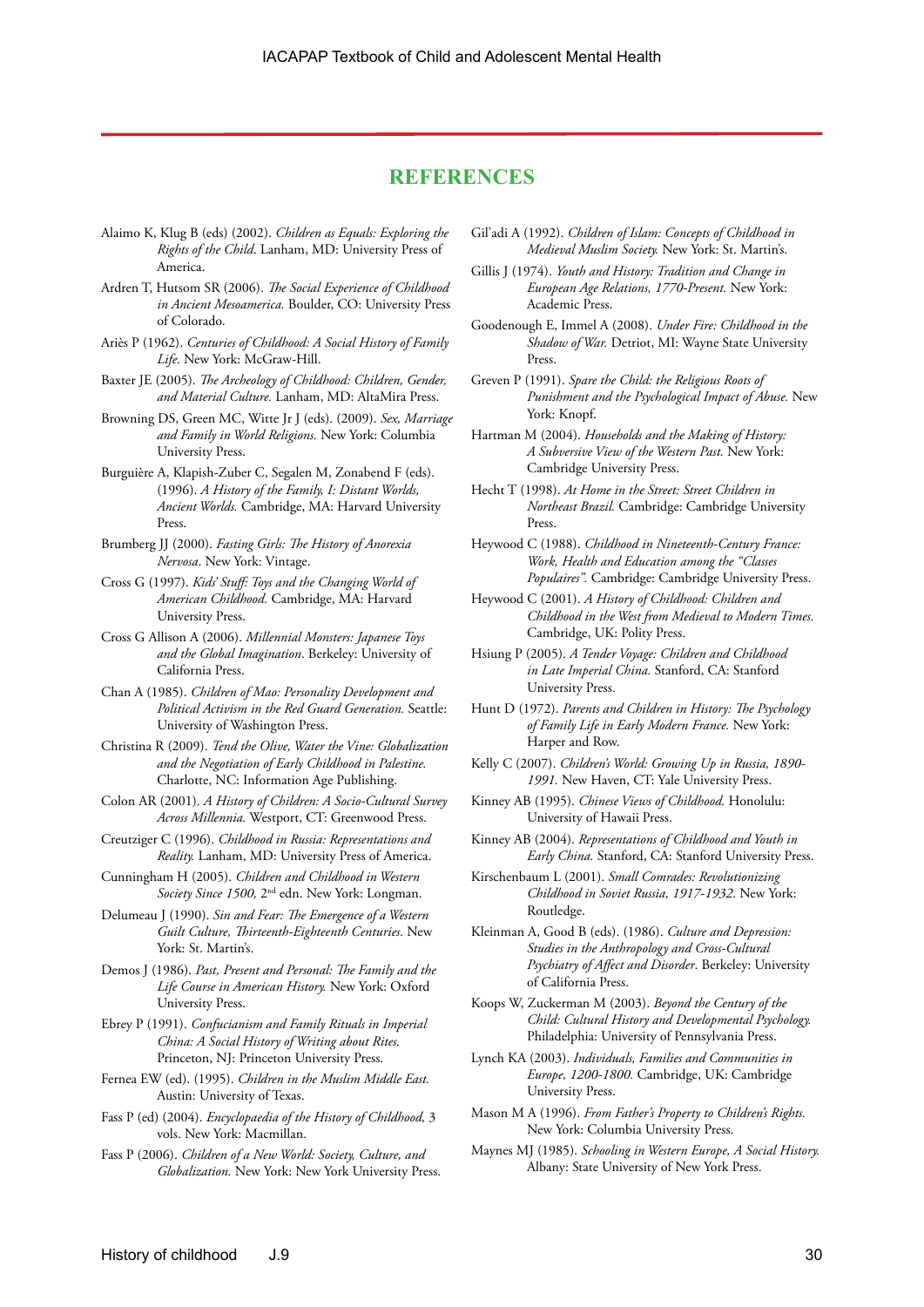- Mintz S (2004). *Huck's Raft: A History of American Childhood.*  Cambridge, MA: Harvard University Press.
- Nakosteen MK (1984). *History of Islamic Origins of Western Education, A.D. 800-1350.* Bethesda, MD: IBEX Publishers.
- Ozment S (2001). *Ancestors: The Loving Family of Old Europe.*  Cambridge, MA: Harvard University Press.
- Pomeroy S (1997). *Families in Classical and Hellenistic Greece: Representations and Realities.* Oxford: Clarendon Press.
- Pollock L (1983). *Forgotten Children: Parent-Child Relations from 1500 to 1900.* Cambridge: Cambridge University Press.
- Rawson B (2006). *Children and Childhood in Roman Italy.*  Oxford, UK: Oxford University Press.
- Rawson B (1991). *Marriage, Divorce, and Children in Ancient Rome.* Oxford: Oxford University Press.
- Scheper-Hughes N, Sargent C (1998). *Small Wars: The Cultural Politics of Childhood.* Berkeley: University of California Press.
- Schlemmer B (ed). (2000). *The Exploited Child.* London: Zed Books.
- Seccombe W (1993). *Weathering the Storm: Working-class Families from the Industrial Revolution to the Fertility Decline.* London: Verso.
- Singer PW (2006). *Children at War.* Berkeley: University of California Press.
- Skelton T, Valentine G (1998). *Cool Places: Geographies of Global Youth Culture.* London: Routledge.
- Stearns P (1994). *American Cool: Constructing a Twentieth-Century Emotional Style.* New York: NYU Press.
- Stearns P (1998). *Schools and Students in Industrial Society: Japan and the West 1870-1940.* Boston: Bedford.
- Stearns P (2004). *Anxious Parents: A History of Modern Childrearing in America*. New York: New York University Press.
- Stearns P (2010). *Childhood in World History, 2nd edition.* New York: Routledge.
- Stearns P (2012). *Satisfaction Not Guaranteed: Dilemmas of Progress in Modern Society*. New York: New York University Press.
- Stearns P (2015). *Gender in World History, 3rd edition.* New York: Routledge.
- Stone L (1977). *The Family, Sex and Marriage in England, 1500- 1800.* New York: Harper and Row.
- Uno K (1999). *Passages to Modernity: Childhood and Social Reform in Early Twentieth Century Japan.* Honolulu: University of Hawaii Press.
- Wegs JR (1989). *Growing Up Working Class: Continuity and Change among Viennese Youth, 1890-1938.* University Park, PA: Pennsylvania State University Press.
- Wiesner-Hanks ME (2010). *Gender in History, 2nd edition.* Malden, MA: Wiley-Blackwell.



Joshua Reynolds: The Children of Edward Holden Cruttenden (Museu de Arte de São Paulo, Brazil)